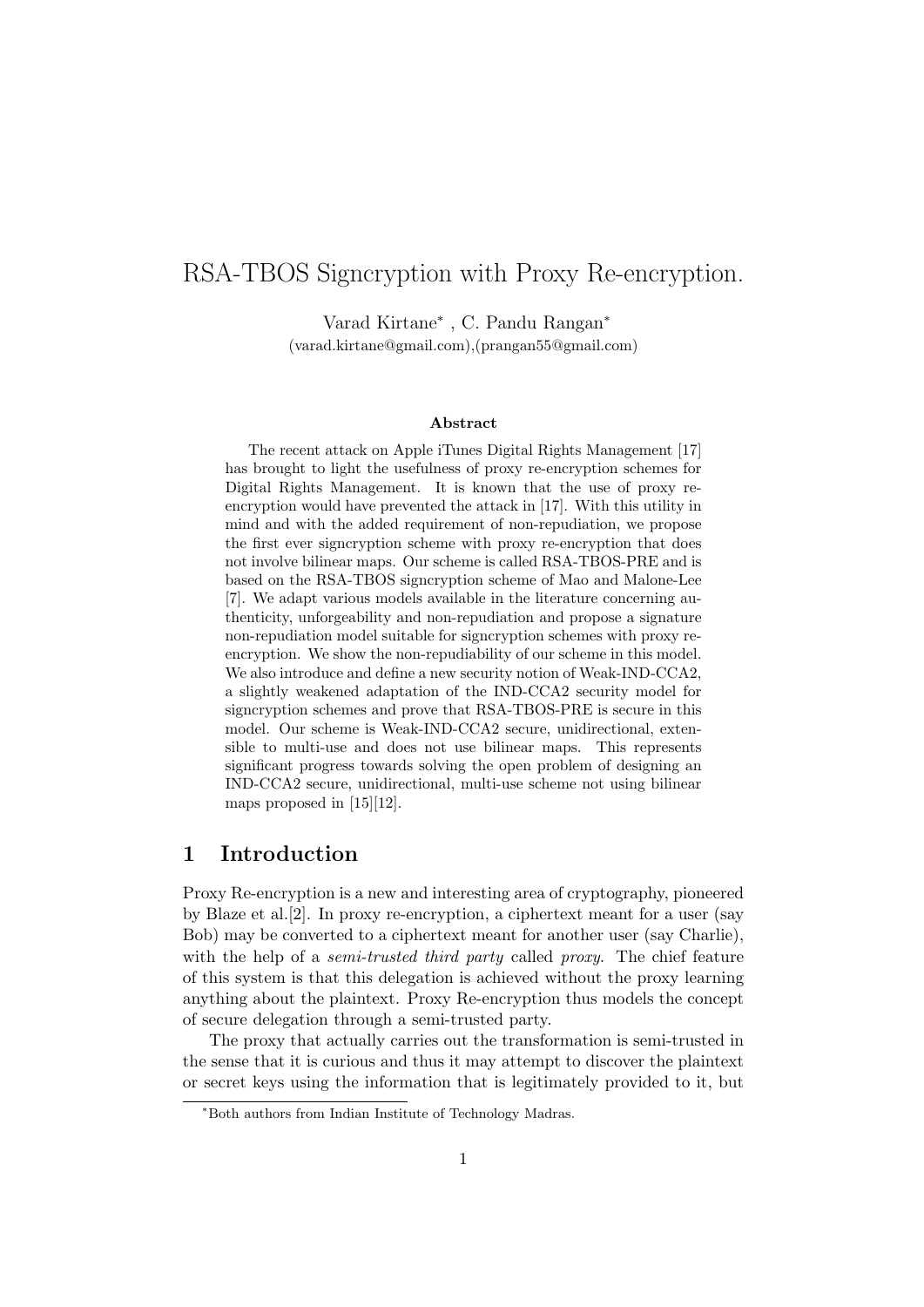will follow the laid out protocol perfectly. This is a reasonable assumption to make in many practical scenarios, as the proxy is typically a part of the institution using the delegation mechanism. Thus, any deviation from the protocol can be easily detected and deemed malicious. This ease of detection forces the proxy to resort to passive attacks and rules out active attacks.

The primitive of proxy re-encryption has several interesting applications, as there are number of scenarios in which we wish to convert the ciphertext of one user to another, with the help of a party that cannot be fully trusted. A well-known example is that of the DRM of Apple's iTunes [17]. In March 2005, Apple's iTunes DRM was cracked by programmers who managed to steal the plaintext (song) made available during a translation from a ciphertext encrypted under a global key into a ciphertext encrypted under a key unique to each iPod. This attack was possible as the re-encryption was carried out by first decrypting the ciphertext encrypted under a global key and then encrypting it under the key for a particular iPod. If Apple had used a proxy re-encryption scheme, then the plaintext of the song would not have been available to steal. Secure email forwarding [3] and distributed secure storage systems [4] are two other examples.

All the proxy re-encryption schemes proposed to date provide the important primitive of confidentiality. However, many practical applications also demand the property of non-repudiation. This property is one of the chief characteristics of digital signature schemes. In 1997, Zheng[6] proposed the concept of signcryption, which provides both confidentiality and nonrepudiation in single primitive, by performing both encryption and signing simultaneously. This primitive is more efficient than signing and encrypting separately, making it an ideal candidate for use in systems that require both confidentiality and non-repudiation.

A typical scenario that would require signcryption with proxy re-encryption would be when confidential data requiring authentication/non-repudiation must be transferred from one device to another (e.g. transfer from the iTunes server to an iPod). Proxy re-encryption would be indispensible due to the attack on iTunes described above. Signcryption would be required as authenticity/non-repudiability of the message is necessary.

#### 1.1 Structure of the paper

The rest of the paper is organised as follows. We first describe the original RSA-TBOS scheme along with the proof of correctness, followed by the additional calculations that are required for proxy re-encryption. We then discuss various properties of our scheme, followed by a discussion of various non-repudiation models and a proof of non-repudiability. Then follows the discussion and definition of suitable models for security for systems like ours. We then show our scheme can be made into a multi-use one using the technique given in [13]. Finally, we conclude the paper with a recap of the im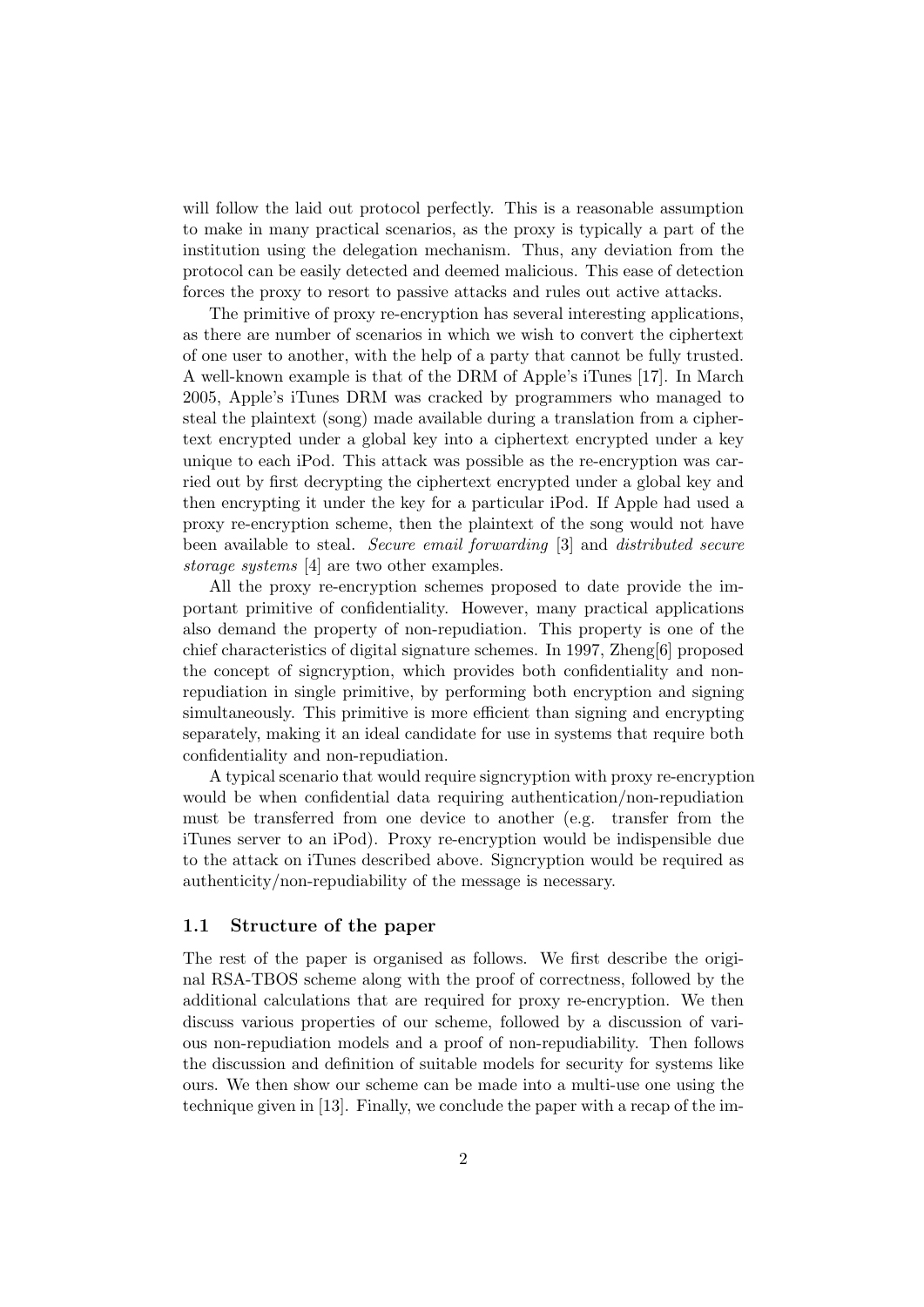portant results shown and suggest directions for future research. A rigourous formal proof of Weak-IND-CCA2 security is provided in the appendix.

## 2 RSA-TBOS with Proxy Re-encryption

We describe our scheme, RSA-TBOS-PRE, a signcryption with proxy reencryption in two parts. The first part (signcryption) is the RSA-TBOS scheme itself, which we reproduce here for convenience. The second part consists of the additional calculations required to perform proxy re-encryption. This is followed by a discussion of various properties that the scheme possesses.

### 2.1 RSA-TBOS Signcryption scheme

#### Key Parameters:

- $k:$  Even positive integer.
- Sender Alice's RSA Public & Private Key:  $(N_A, e_A)$  and  $(N_A, d_A)$  respectively.

Receiver Bob's RSA Public & Private Key:  $(N_B,e_B)$  and  $(N_B,d_B)$  respectively.

Note: We must have  $|N_A| = |N_B| = k$ .

• Two hash functions  $H$  and  $G$ , where  $H: \{0,1\}^{n+k_0} \mapsto \{0,1\}^{k_1}$  and  $G: \{0,1\}^{k_1} \mapsto \{0,1\}^{n+k_0}$ and  $k = n + k_1 + k_0$ , with  $2^{-k_0}$  and  $2^{-k_1}$  being negligible. Note that the output size of  $H$  is greater than the input size, but is deemed a hash function as it satisfies all other properties of hash functions (such collision resistance etc.).

### Signcryption:

When Alice signcrypts a message  $M \in \{0,1\}^n$  for Bob, she performs:

- 1.  $r \leftarrow_U \{0, 1\}^{k_0}$ .
- 2.  $\omega \leftarrow H(M||r)$ .
- 3.  $s \leftarrow G(\omega) \oplus (M||r)$ .
- 4. If  $s||w > N_A$  goto 1.
- 5.  $c' \leftarrow (s||w)^{d_A}(mod N_A).$
- 6. If  $c' > N_B$ ,  $c' \leftarrow c' 2^{k-1}$ .
- 7.  $c \leftarrow c'^{e_B}(mod N_B)$ .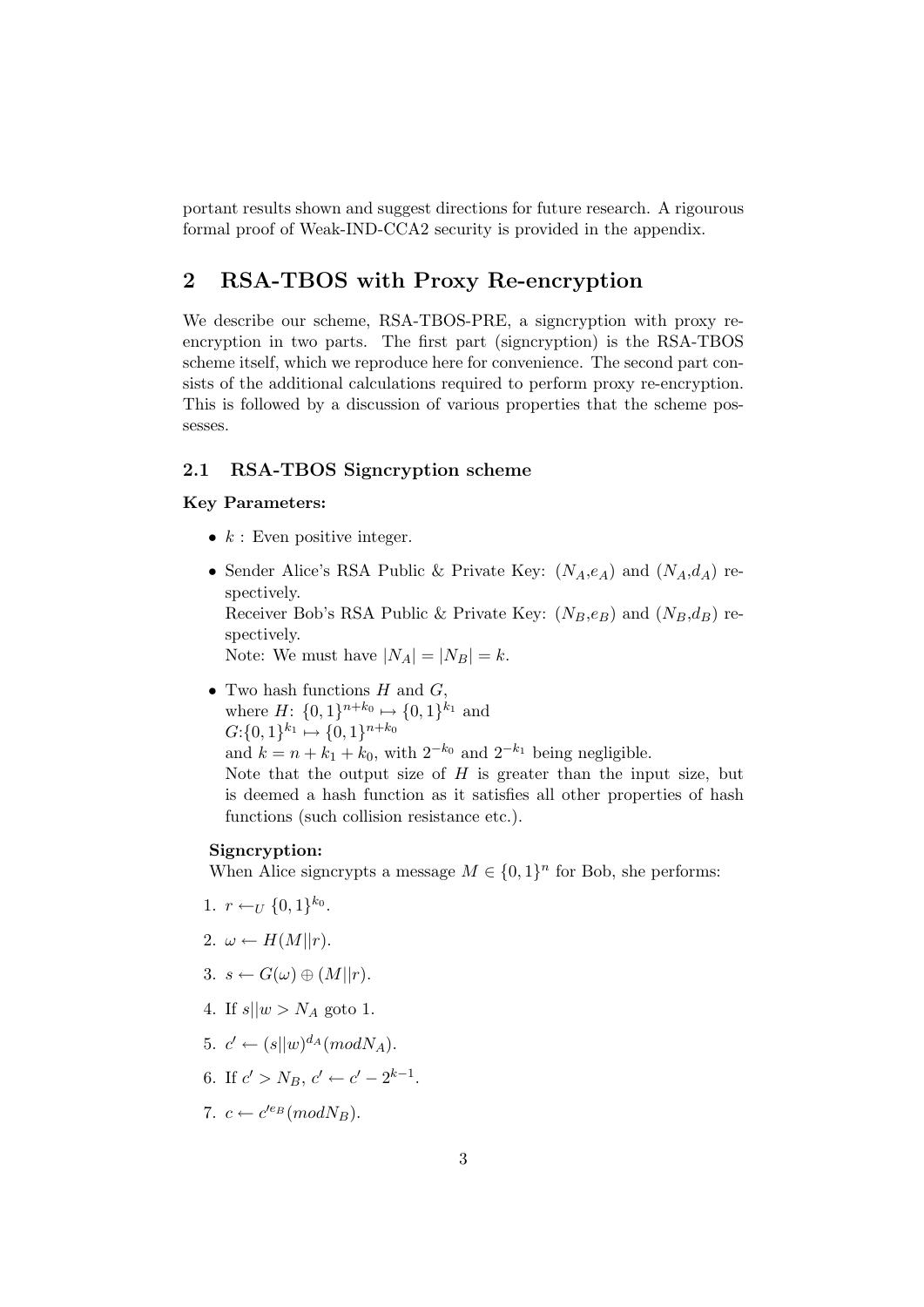8. Send c to Bob.

#### Unsigncryption:

When Bob unsigncrypts a cryptogram received from Alice, he performs:

- 1.  $c' \leftarrow c^{d_B} (mod N_B)$ .
- 2. If  $c' > N_A$ , reject.
- 3.  $\mu \leftarrow c'^{e_A}(mod N_A).$
- 4. Parse  $\mu$  as  $s||\omega$ .
- 5.  $M||r \leftarrow G(\omega) \oplus s$ .
- 6. If  $H(M||r) = \omega$ , return M.
- 7.  $c' \leftarrow c' + 2^{k-1}$ .
- 8. If  $c' > N_A$ , reject.
- 9.  $\mu \leftarrow c'^{e_A}(mod N_A).$
- 10. Parse  $\mu$  as  $s||\omega$ .
- 11.  $M||r \leftarrow G(\omega) \oplus s$ .
- 12. If  $H(M||r) \neq \omega$ , reject.
- 13. Return M.

### 2.2 Correctness of Unsigncryption

We now show that given a valid signcrypted text, the unsigncryption algorithm returns the original plaintext. The first step of the unsigncryption merely gets back the ciphertext c' from c, as  $c'^{(d_B*e_B)} \equiv c' \pmod{N_B}$ . At the second step, we assume that the  $c' < N_B$  branch was taken during the signcryption. In this case, clearly  $c' < N_A$  is true, because we did calculations modulo  $N_A$  during the signcryption. The other case, namely  $c' > N_B$  will handled from step 7 onwards. We then make consistency checks in steps 5 and 6. Clearly, because we had  $s \leftarrow G(\omega) \oplus (M||r)$  during the signcryption, we will have  $M||r = G(\omega) \oplus s$  during the unsigncryption if the ciphertext is appropriately formed. Also, as in the signcryption, we will have  $\omega = H(M||r)$ . Thus, if  $c' < N_B$ , the ciphertext unsigncrypts correctly. Now, if indeed  $c' < N_B$ , the algorithm will end at step 6 returning the message M. Else, we must add  $2^{k-1}$  to the ciphertext to undo the subtraction during the signcryption. Steps 8 to 12 are identical to steps 2 to 6, and are correct by the same argument. The last step merely returns the message. Thus, even in the case  $c' > N_B$  the unsigncryption works correctly.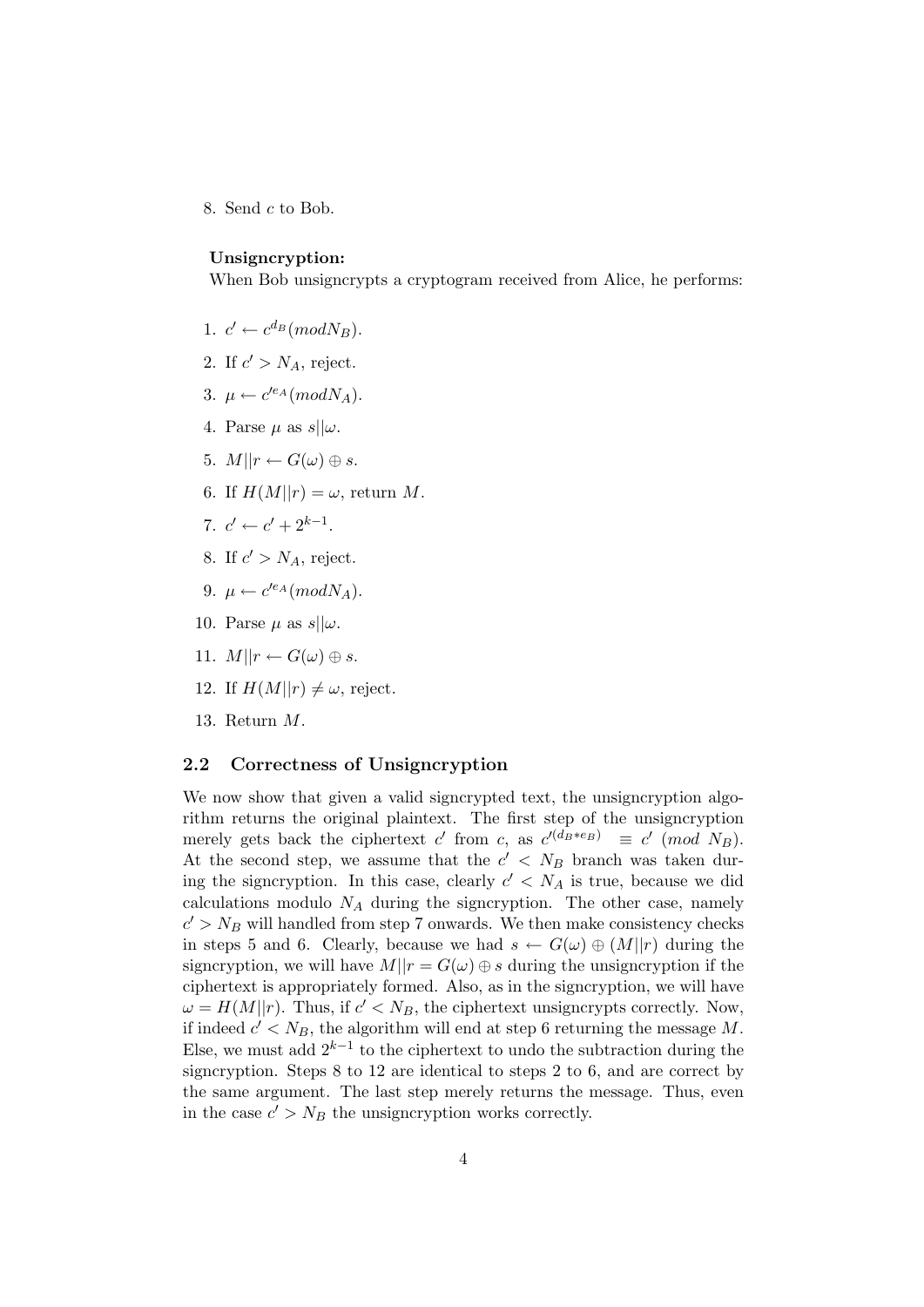#### 2.3 Additional calculations for Proxy Re-encryption

Let us assume that Bob (the delegator) wants to delegate his work to Dave (the delegatee) with the help of the proxy. Let us assume that Dave uses an IND-CCA2 secure cryptosystem whose encryption algorithm we denote by  $Enc_D$  and decryption algorithm we denote by  $Dec_D$ . The ReKey generation algorithm (carried out by Bob, for generation of ReKey from Bob to Dave) is as follows:

### ReKey Generation:

- 1. Generate a pair  $(e', d')$  such that
	- $e' \in_R Z^*_{N_B}$  ( $\in_R$  denotes a uniformly random choice.)
	- $d'e' \equiv 1 \pmod{\phi(N_B)}$
- 2. Calculate  $d_B * e'$ .
- 3. Calculate  $Enc_D(d')$ .
- 4. Send  $ReKey_{B\rightarrow D} = (d_B * e', Enc_D(d'))$  to the proxy.

It is important to note here that the same ReKey is used everytime for re-encryption from Bob to Dave. Also, it is obvious that in case of multiple delegatees, the same value of  $e'$  should not be used. Moreover, we must keep in mind that since  $d$  and  $e$  have similar properties, the  $e'$  should not be equal to any of the d' values as well. Thus, all the  $(e, d)$  pairs, including  $(e_B, d_B)$ , must be distinct. It is easily seen that due to the abundance of values in  $Z^*_{N_B}$ , such a restriction can be easily met. We now show how the re-encryption and unsigncryption works.

Let c be the cryptogram sent from Alice to Bob, which has to be delegated to Dave. The re-encryption algorithm (carried out by the proxy) is as follows: Re-encryption:

- 1. Calculate  $c_1 \leftarrow c^{d_B * e'} (mod N_B)$ .
- 2. Send  $(c_1, Enc_D(d'))$  to Dave.

Upon receiving the pair  $(u, v)$  from the proxy, Dave uses the unsigncryption algorithm as follows:

- 1. Obtain  $d' \leftarrow Dec_D(v)$ .
- 2. Run the unsigncryption algorithm exactly as Bob would, using  $u$  in place of c and  $d'$  in place of  $d_B$ .

To see that this leads to the appropriate answer, we just need to observe that  $Dec_D(v) = Dec_D(Enc_D(d')) = d'$  and  $c_1 = c'^{e'}(mod N_B)$ ; the proof of correctness of the unsigncryption algorithm is simply as explained for the basic signcryption scheme above, with u in place of c and  $d'$  in place of  $d_B$ .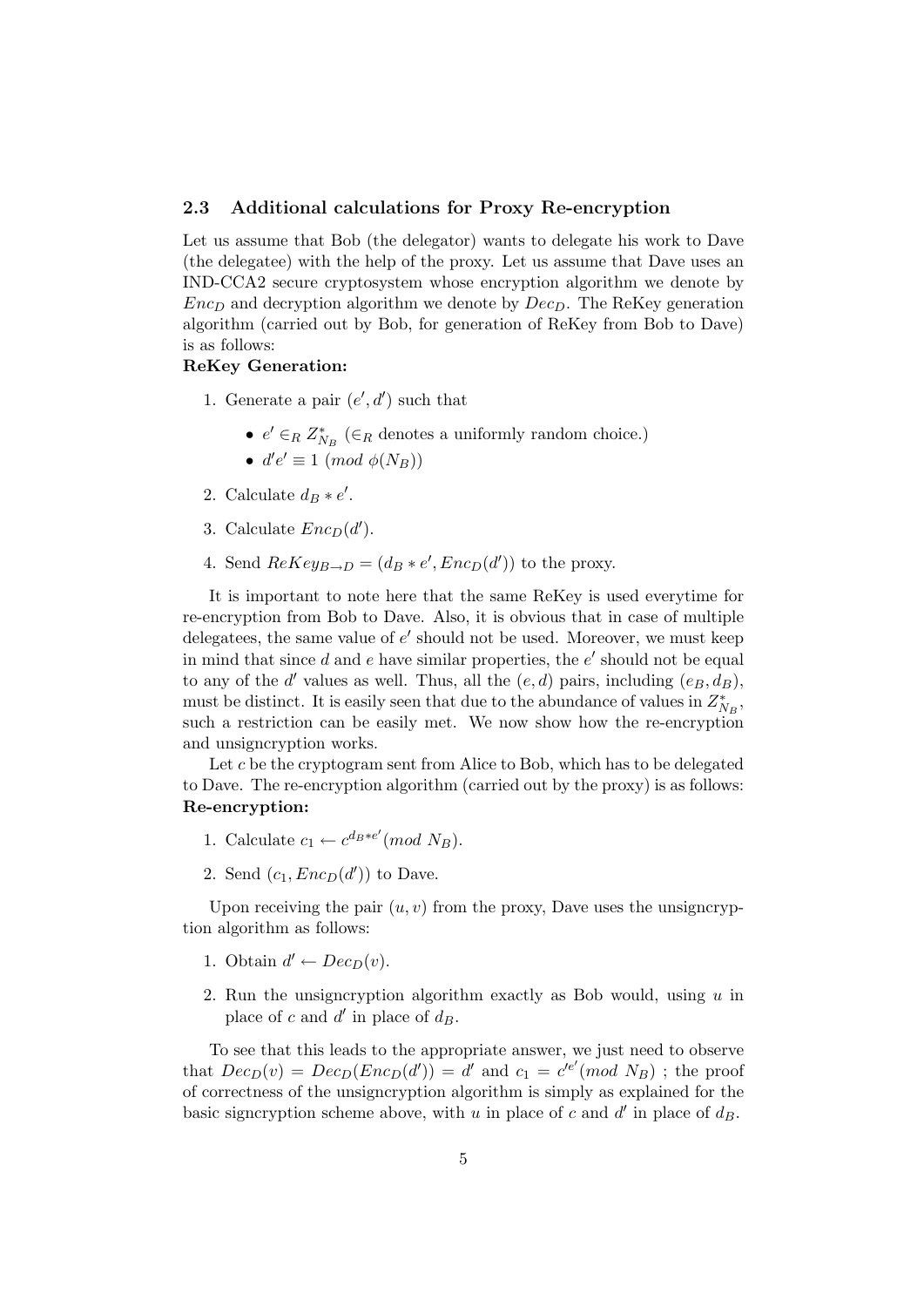### 2.4 Proxy Re-Encryption Properties

RSA-TBOS-PRE is unidirectional, non-interactive, non-transitive and singleuse proxy re-encryption scheme.

- 1. In unidirectional schemes, the proxy cannot compute the ReKey from B to A, given the ReKey from A to B. However, in a bi-directional scheme it can. It is clear that RSA-TBOS-PRE is unidirectional, as ReKey from  $A$  to  $B$  does not even involve the secret key of  $B$ , whereas ReKey from  $B$  to  $A$  requires  $B$ 's secret key.
- 2. In non-interactive schemes, the delegatee is not involved in the computation of ReKey, while in interactive schemes it is. Our scheme is obviously non-interactive, as A can compute the ReKey from A to B by himself.
- 3. In non-transitive schemes, the ReKey from A to C cannot be computed, given the ReKeys from A to B and B to C, whereas in transitive schemes they can be. Our scheme is non-transitive because given  $d_A.e', Enc_B(d')$  and  $d_B.e'', Enc_C(d'')$ , it is not possible to compute  $d_A.e^{\prime\prime\prime}$ ,  $Enc_C(d^{\prime\prime\prime})$ , for any  $e^{\prime\prime\prime}$ .
- 4. In single-use schemes a re-encrypted ciphertext cannot be re-encrypted again, whereas in a multi-use scheme it can be. As it stands RSA-TBOS-PRE is single-use, because once a signcryption is re-encrypted, it becomes independent of any secret keys; hence if the ReKey is used to re-encrypt again, the second component does not provide the information to decrypt it. However, we later provide an extension to our scheme that converts it to a multi-use scheme.

Additionally, we would like to mention that our scheme maintains the confidentiality of messages even if the secret key of the sender is leaked. This is an interesting property that is carried over in our system from the original RSA-TBOS scheme. We note in accordance with [5] that not all signcryptions have this property, e.g. [14][6].

## 3 Algorithms Involved

We will discuss various models of security for signcryption schemes as well as signcryption schemes with proxy re-encryption in this paper. Hence, we first define the various algorithms that will be used in these models.

- Given a security parameter k, the SETUP algorithm returns public parameters for the sender and the receiver, along with their secret keys.
- Given the public parameters, the secret key of the delegator and a delegatee, the EXTRACT algorithm returns the unsigncryption key corresponding to the delegatee.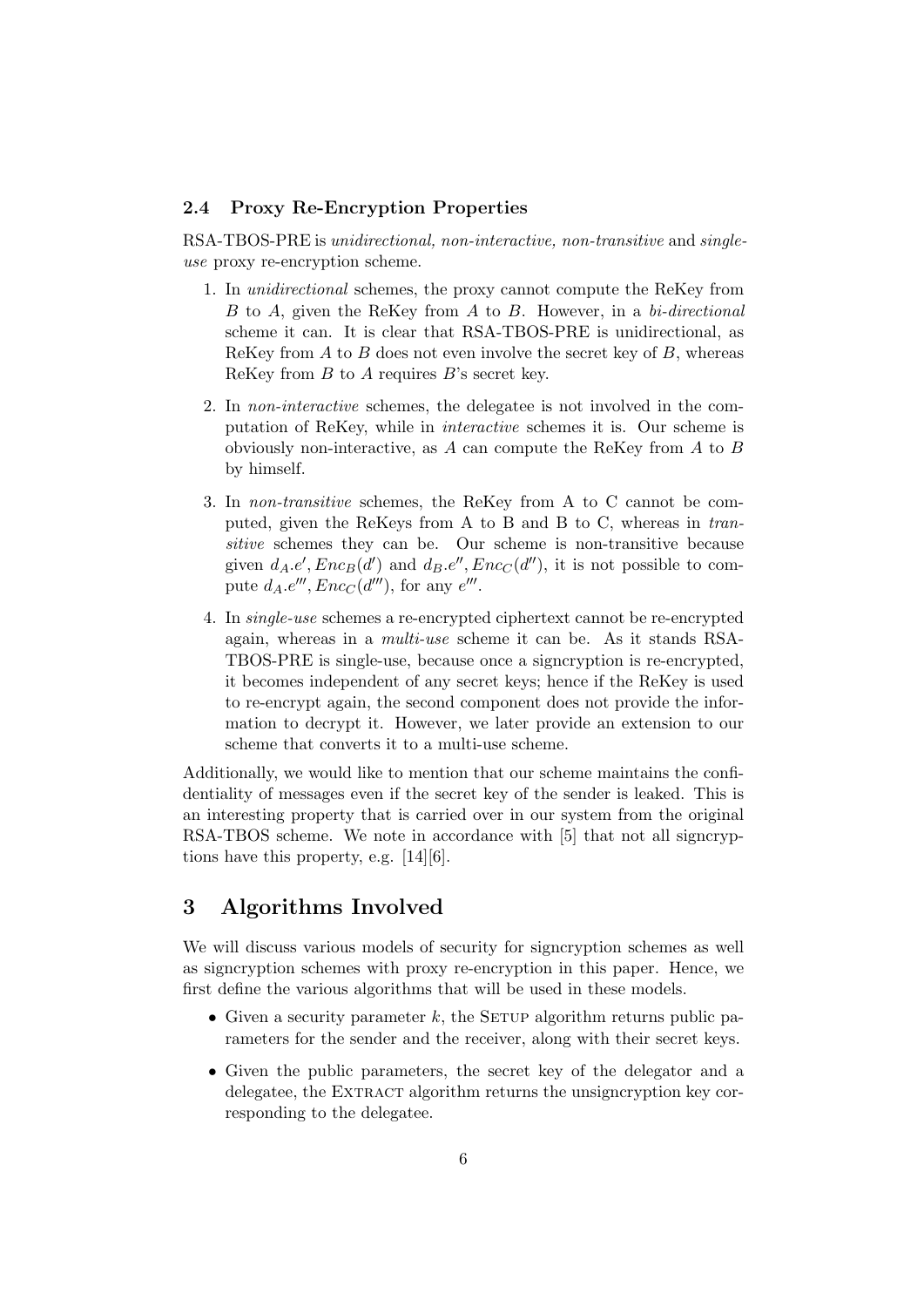- Given the public parameters, secret key of the sender, a plaintext  $m$ and random input  $r$  (if required by the algorithm), the SIGNCRYPT algorithm returns the ciphertext  $C$ , which is the signcryption of  $m$ (with the random value  $r$ , if present).
- Given the public parameters, a delegatee and the decryption key corresponding of the delegator, the RKGen algorithm returns a re-encryption key from the delegator to the delegatee.
- Given a re-encryption key  $ReKey_{B\rightarrow D}$  and a ciphertext  $C_B$  which is signcrypted for  $B$ , the REENCRYPT algorithm returns the ciphertext  $C_D$  which is signcrypted for  $D$ .
- Given the unsigncryption key and a ciphertext  $C$ , the UNSIGNCRYPT algorithm returns the plaintext or  $\perp$ . Note that this is the same algorithm for the delegator as well as the delegatee, but with different keys.
- Given the signature (underlying the signcryption) the VERIFY algorithm returns  $\top$  if the signature is valid or  $\bot$  if it is not.

## 4 Non-Repudiation and Unforgeability

The RSA-TBOS-PRE scheme is a signcryption and therefore it must provide the features that are provided by a digital signature. Two essential qualities of a digital signature are unforgeability and non-repudiation. In an ordinary digital signature scheme, the two notions are equivalent, because if a signature is unforgeable, only the signer can produce it and hence cannot deny that he did so and if a signature is non-repudiable, then it must be unforgeable as otherwise the signer could claim that the signature under consideration was forged. However, a signcryption being an encryption as well, non-repudiation is not straightforward, as only the receiver might be able to verify the authenticity of the signature and proving the veracity of the signature to a third party may be a non-trivial task. In our scheme, however, as in the original RSA-TBOS, non-repudiation is easily achieved by the receiver decrypting the ciphertext up to step 2 and handing it over to the third party for verification.

Several security models have been proposed that deal with non-repudiation and unforgeability of signcryption schemes. We focus on the models proposed in [5]. The original paper on RSA-TBOS [7] also contains a proof for unforgeability. Let us examine the relationship between these models. Informally, the ciphertext authentication model from [5] says that if the adversary is not the sender or the receiver, it is highly unlikely for him to produce a signcryption having an valid underlying signature of  $(m, \sigma)$ , without having expressly queried for some signcryption of  $m$  from the same sender to the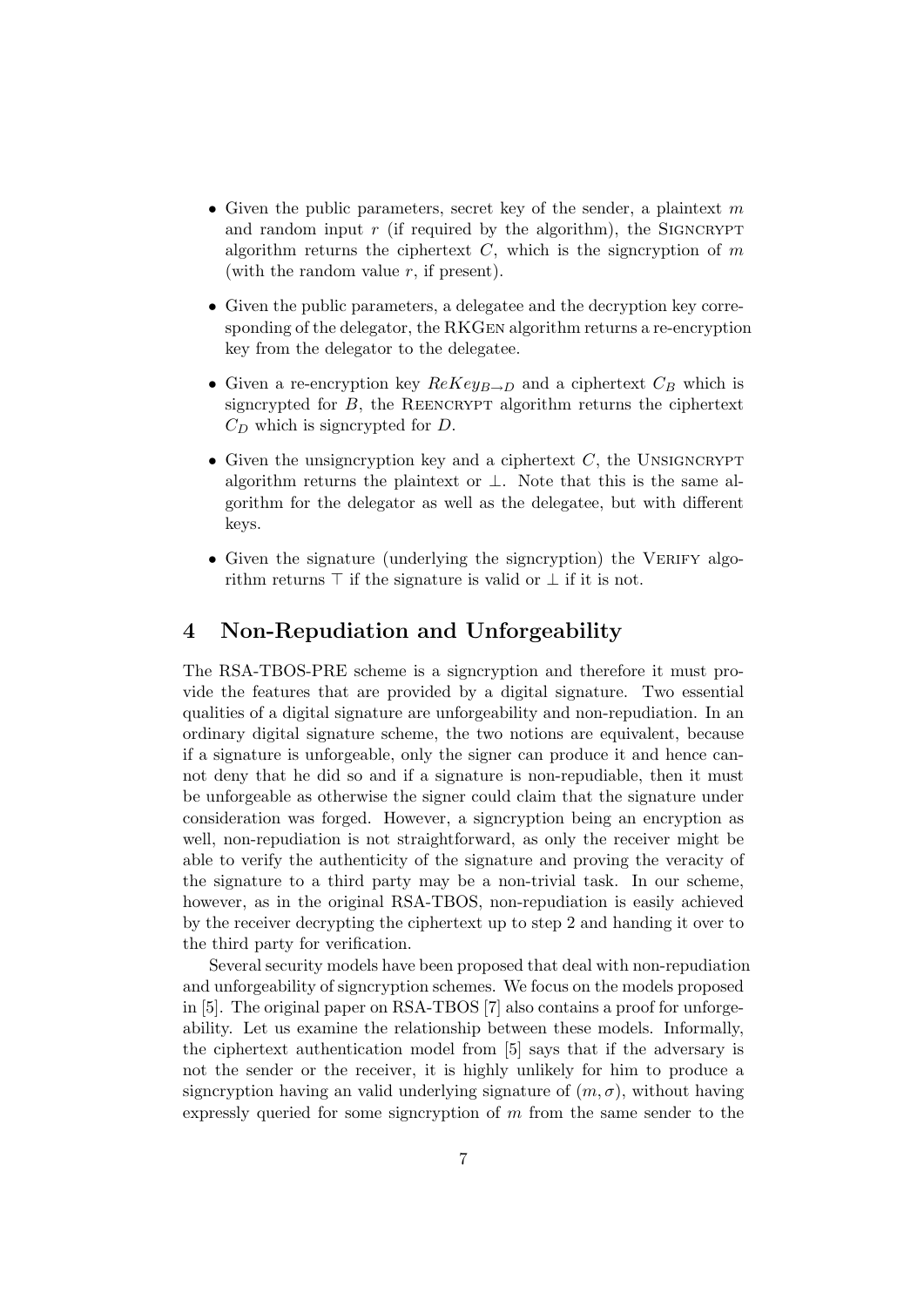same receiver. The signature non-repudiation model in [5] states that if the adversary is not the sender, then it is highly unlikely for him to produce a signcryption that has a valid underlying signature of  $(m, \sigma)$  without having expressly queried for a signcryption from the same sender containing a valid underlying signature of  $(m, \sigma)$ . The original RSA-TBOS paper [7] shows that if the adversary is not the sender, then it is highly unlikely for him to produce a signcryption with a valid underlying signature  $(m, \sigma)$  without having queried for the signcryption of m. Now, it is quite clear that neither of the two models from [5] is stronger than the other. Further, it is also easily seen that the signature non-repudiation model from [5] is stronger than the unforgeability model in [7] as we are allowed to signcryption of any user in the signature non-repudiation model rather than just the receiver as in the model in [7]. RSA-TBOS can be shown to be secure in the signature non-repudiation model just as in shown in [7], with the only difference being that the signcryption simulator  $S_{sim}$  will now take as argument  $(N, e)$  pair of any user rather than just the receiver. We refer the reader to [5] and [7] for a formal description of the models.

## 5 Non-Repudiability of RSA-TBOS-PRE

Having seen how the signature non-repudiability of the basic RSA-TBOS scheme can be proven, we now show the non-repudiability of RSA-TBOS-PRE. In order to prove non-repudiation for the RSA-TBOS-PRE scheme, we require that the sender (say  $S$ ) use different RSA moduli for signature and encryption. With this minor cost, we will be able to guarantee the non-repudiability of our scheme.

For the signature non-repudiability of a signcryption scheme with proxy re-encryption, we propose the following attack game. Let us assume that S is under attack.

### Signature Non-Repudiation Attack Game (for schemes with proxy re-encryption)

- Setup: The challenger chooses a security parameter k and runs  $SETUP(k)$ to obtain the public parameters and various secret keys. The public parameters are revealed to the adversary.
- Probe Stage: In this stage we allow the adversary the following queries:
	- SIGNCRYPT $(m, r, X)$  for any plaintext m and random input r for any user  $X$ , including  $S$  as the sender or the receiver.
	- UNSIGNCRYPT $(X, C)$  for any user (including S).
	- EXTRACT $(X)$  for any user excluding S.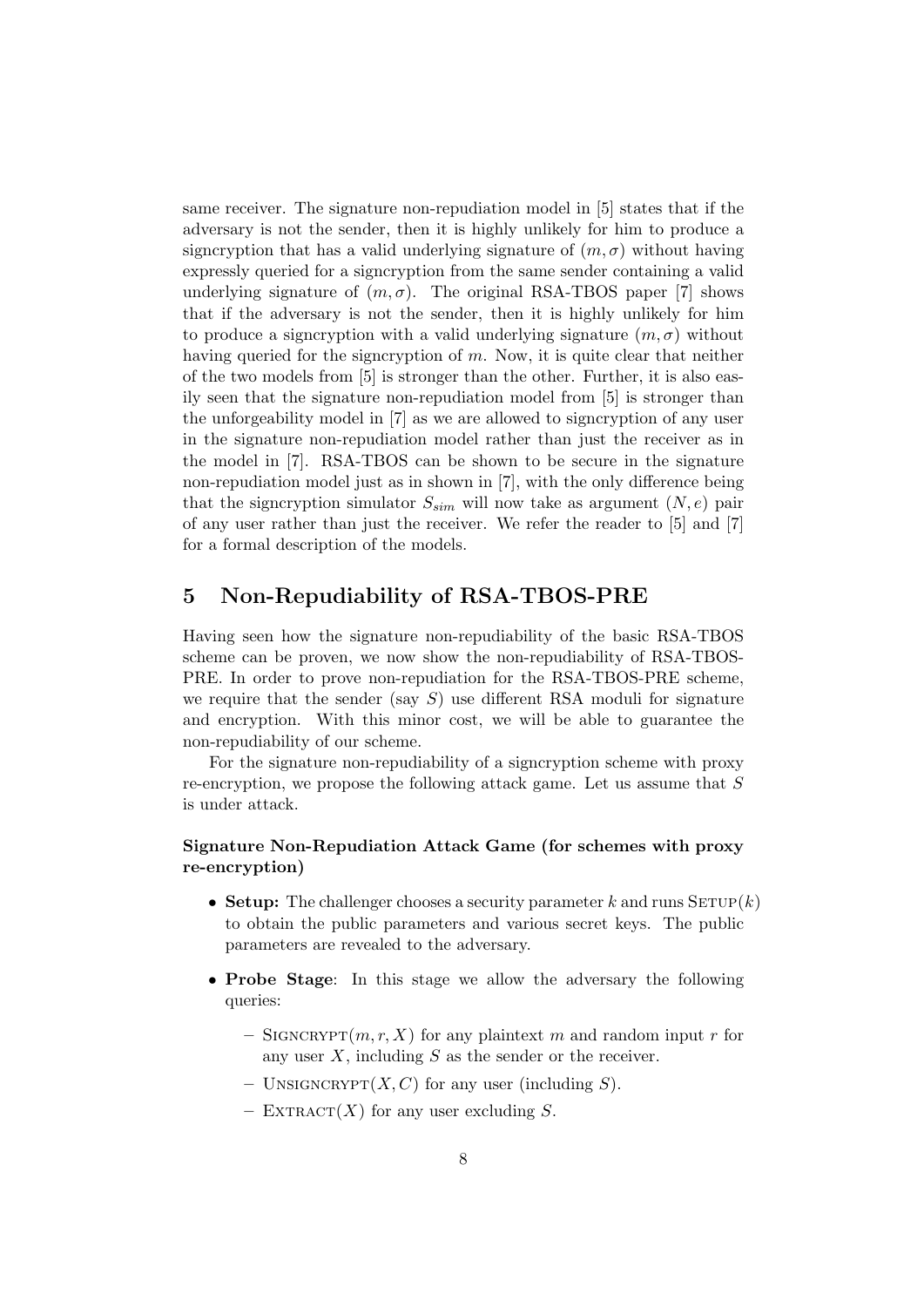- RKEXTRACT $(S, X)$  for any delegatee X of S. The challenger responds by running  $RKGEN(S,X)$  and returning the output.
- REENCRYPT $(S, X, C)$  for any ciphertext C and any delegatee X of S.

The following restriction may also be imposed:

- The adversary may not query both the RKEXTRACT $(S, X)$  and EXTRACT $(X)$  for any user X.
- Forge Stage: The adversary returns a ciphertext C. Let  $(m, \sigma)$  be the underlying signature (obtained by partial unsigncryption). The adversary wins the game if  $VERIFY(m, \sigma) = T$ , subject to the condition that no signcryption query answered contained  $(m, \sigma)$  as the underlying signature.

The adversary A is said to be a  $(\epsilon, t)$  adversary if it outputs the signature  $(m, \sigma)$  in time t with advantage  $\mathbf{Adv}(A) = Pr[A \text{ wins}] = \epsilon$ .

Definition (Non-Repudiation for schemes with proxy re-encryption). A signcryption scheme with proxy re-encryption with security param- $\epsilon$  eter k is said to be non-repudiable if after the attack game described above being played with any polynomially bounded attacker A, the advantage  $\mathbf{Adv}(A)$  $= Pr[A \text{ wins}] = \epsilon \text{ is a negligible function of } k.$ 

To see why RSA-TBOS-PRE is non-repudiable, we make the simple observation that the extra RKEXTRACT, REENCRYPT and UNSIGNCRYPT do not provide any information to the adversary as the values returned pertain to a different RSA modulus than the one used for signing as per the discussion at the beginning of this section. Hence, the proof non-repudiability of the RSA-TBOS holds for RSA-TBOS-PRE as well, with exactly the same values of probability. Thus, we see that the RSA-TBOS-PRE retains the feature essential of a signcryption, i.e. non-repudiation of the sender.

## 6 Models of Security

RSA-TBOS-PRE is one of the first signcryption schemes with proxy reencryption and thus there is no explicit mention of any security model suitable for such schemes in the literature. Hence, we must first provide such security models suitable for signcryption schemes with proxy re-encryption. The purpose of this section is to explore, discuss and eventually formally define such models.

A natural starting point for formulation of these models is to study the notions of security for signcryption schemes [11][8][5][7] and proxy re-encryption schemes[15][12] as well as the basic ideas behind these notions of security as formulated originally for encryption schemes [9]. In the following sections, we discuss and then formally define increasingly stronger security models.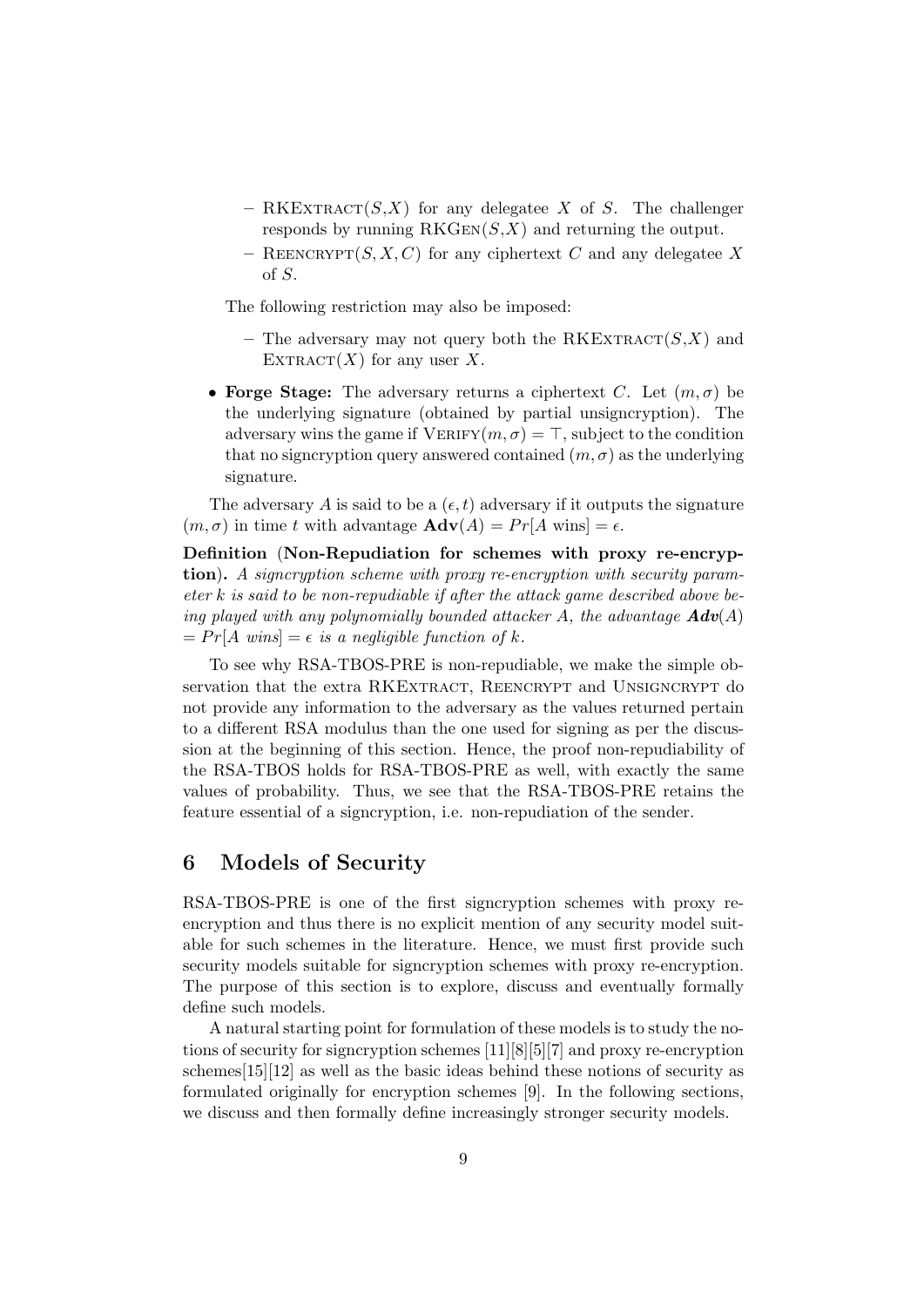### 6.1 Indistinguishable Chosen Plaintext Security (IND-CPA)

A signcryption scheme is supposed to have the properties of an encryption scheme. It is therefore fitting that we define a IND-CPA for such schemes, based on the security definitions for ordinary encryption schemes [10] as well as encryption schemes with proxy re-encryption [13] . Such a definition also makes sense for a scheme with proxy re-encryption, since it is not desirable that the confidentiality of the scheme is broken after the adversary has seen the encryptions of a few selected messages. In the IND-CPA model for encryption schemes, decryption queries are not allowed, and we disallow them in this model too. Further, since we have proxy re-encryption in this model, there is also the possibility of the adversary asking for the secret key of one or more of the delegatees, modelling the scenario that one of the delegatees is dishonest. This, however, is prohibited in this model in accordance with the IND-CPA model for proxy re-encryption schemes proposed in [13]. This restriction is sensible, because in an IND-CPA attack, the adversary is allowed to choose only plaintexts, and is not supposed to have decryption capabilities. Providing access to the secret key would violate this, and is therefore disallowed. However, we allow in this model ReKey queries to any number of delegatees in the system, because this models the proxy (who has access to ReKeys) trying to break the system. The proxy is only semi-trusted, and assumed to be curious and hence we must safeguard against the proxy learning any secret information. Note that re-encryption queries are not required since the adversary can re-encrypt himself once he has queried for the ReKey.

Formally, the following is IND-CPA the attack game. Here B is considered to be the user under attack.

#### IND-CPA Attack Game

- Setup: The challenger chooses a security parameter k and runs  $SETUP(k)$ to obtain the public parameters and various secret keys. The public parameters are revealed to the adversary.
- Find Stage:
	- SIGNCRYPT $(m, r)$  for any plaintext m and random input r.
	- RKEXTRACT $(B,X)$  for any delegatee X of B. The challenger responds by running  $RKGEN(B,X)$  and returning the output.
- Challenge Stage: The adversary outputs a pair  $(m_0, m_1)$ . The challenger then generates a random bit b and returns  $C^* = \text{SIGNCRYPT}(m_b, r)$ . Note that in this case the adversary has no control over  $r$ . See [7] for a detailed explanation of this.
- Output Stage: The adversary outputs a bit  $b'$ , and wins the game if  $b=b'.$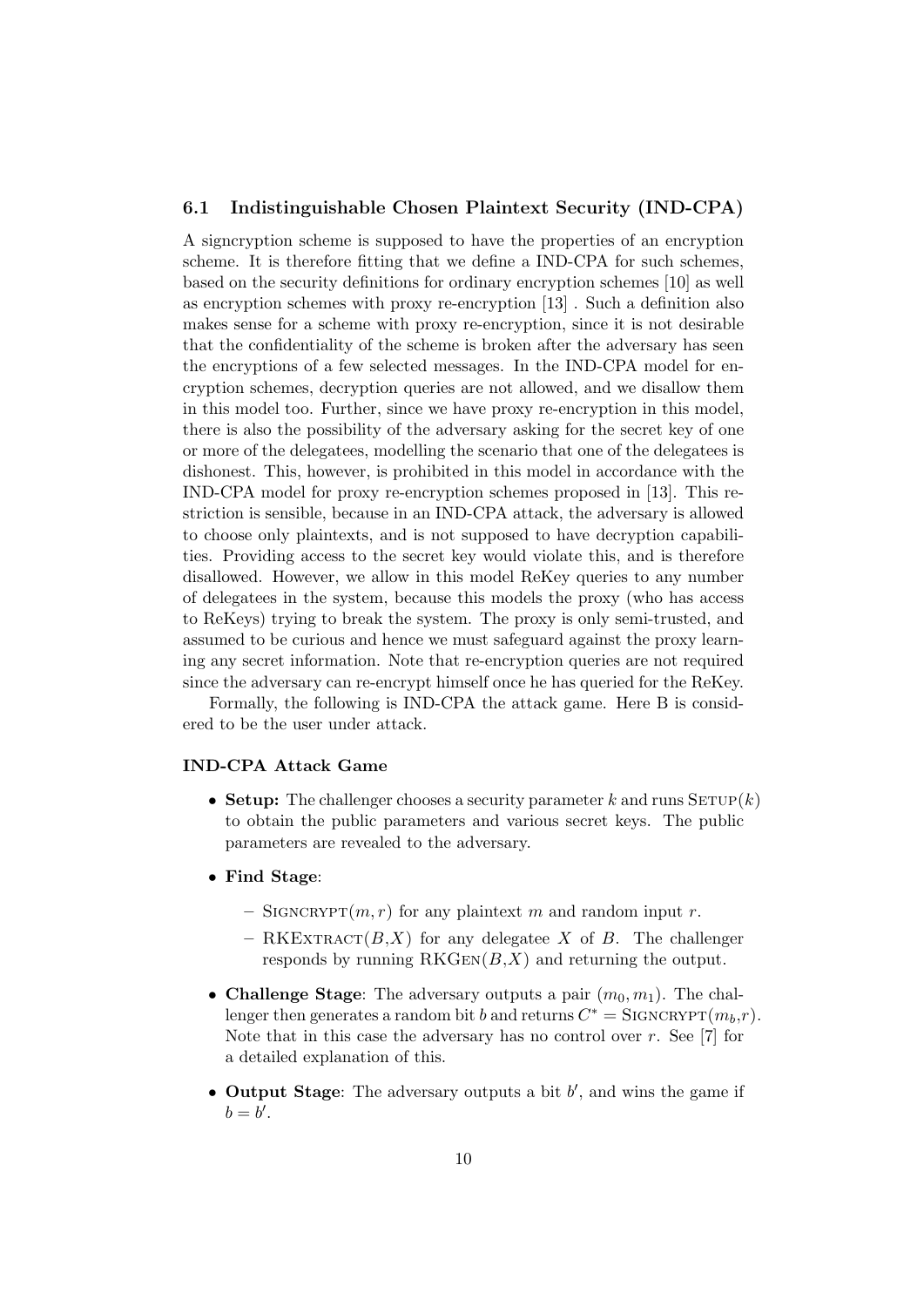The adversary A is said to be a  $(\epsilon, t)$  adversary if it outputs the bit b' in time t with advantage  $\mathbf{Adv}^{IND-CPA}(A) = 2|Pr[b = b'] - 1| = \epsilon.$ 

Definition (IND-CPA Security). A signcryption scheme with proxy reencryption with security parameter  $k$  is said to be secure against an indistinguishable chosen plaintext attack (IND-CPA secure) if after the attack game described above being played with any polynomially bounded attacker A, the advantage  $\mathbf{Adv}^{IND-CPA}(A) = 2|Pr[b = b'] - 1| = \epsilon$  is a negligible function  $of k.$ 

### 6.2 Indistinguishable Adaptive Chosen Ciphertext Security, Weak Version (Weak-IND-CCA2)

Security against IND-CPA attack game described above is necessary, but not sufficient in a practical scenario. In IND-CPA, we expressly disallow decryption queries and queries for the secret key of the delegatees. However, in a practical scenario, the attacker may indeed be one the delegatees (trying to learn the delegators secret key, decrypt messages not delegated to him etc.) which would allow him access to secret key. Multiple delegatees may also collude to attack the delegator or another delegatee. Further, these attackers may be able to temporarily get access to a decryption system of the attacked entity, similar to the scenario in IND-CCA2 attack game of traditional cryptosystems. To model these scenarios, we must allow re-encryption as well as secret key queries (with certain restrictions that ensure sensibility of the attack game, like not querying the secret key of the attacked entity etc.). The entire gamut of queries allowed and the restrictions placed on them are formally defined in the attack game that follows. Once again, B is considered to be the entity under attack.

#### Weak-IND-CCA2 Attack Game

- Setup: The challenger chooses a security parameter k and runs  $SETUP(k)$ to obtain the public parameters and various secret keys. The public parameters are revealed to the adversary.
- Find Stage:
	- SIGNCRYPT $(m, r)$  for any plaintext m and random input r.
	- RKEXTRACT $(B,X)$  for any delegatee X of B. The challenger responds by running  $RKGEN(B,X)$  and returning the output.
	- REENCRYPT $(B, X, C)$  for any ciphertext C and any delegatee X of B.
	- UNSIGNCRYPT $(X, C)$  for any user (including B).
	- EXTRACT(X) for any delegatee X of B.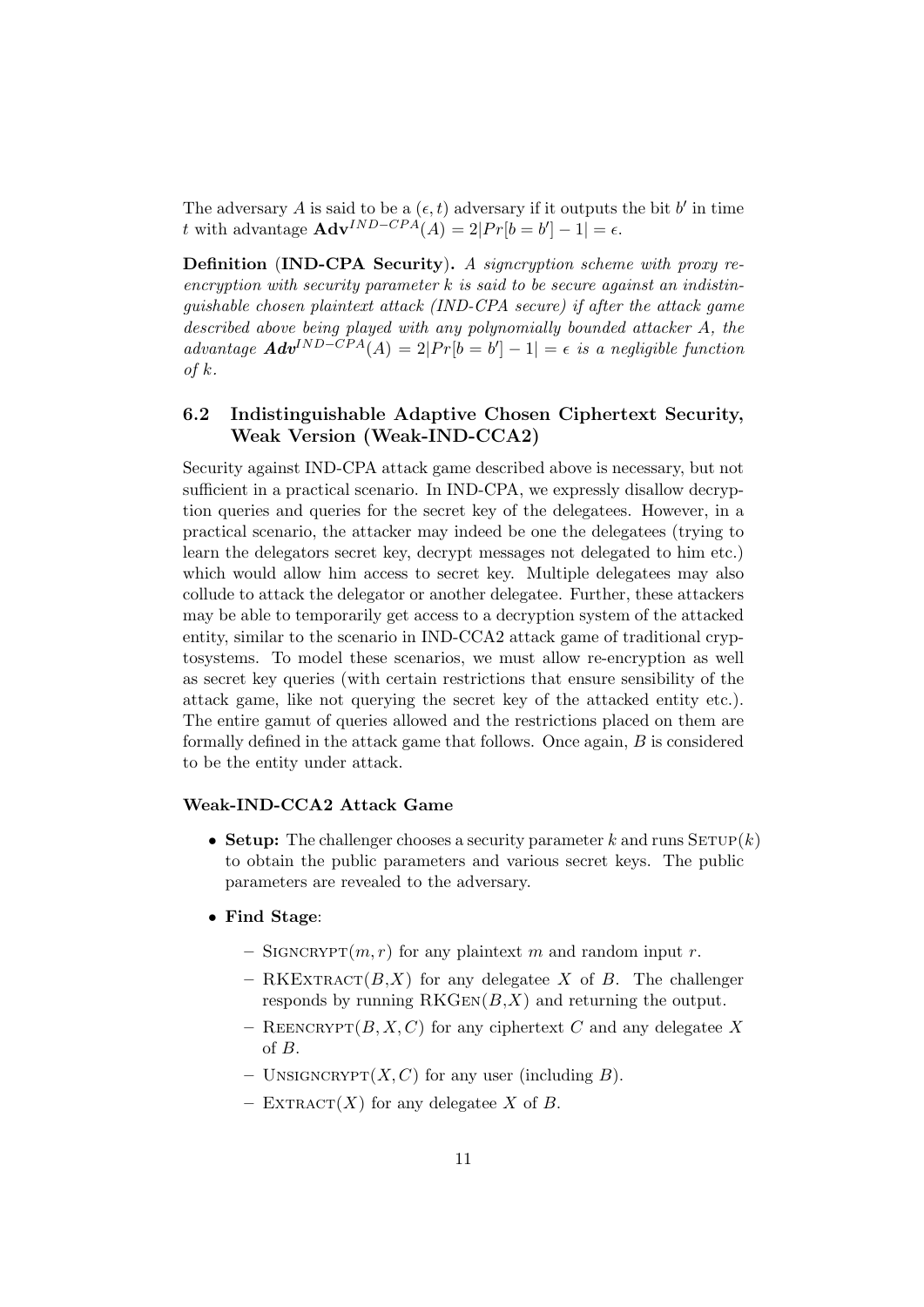There are, however, the following restrictions on the queries:

- $R_1$ : Both RKEXTRACT(B,X) and EXTRACT(X) may not be queried for any delegatee X.
- $R_2$ : Both REENCRYPT $(B, X, C)$  and EXTRACT $(X)$  may not be queried for any delegatee  $X$  any ciphertext  $C$ .
- Challenge Stage: The adversary outputs a pair  $(m_0, m_1)$ . The challenger then generates a random bit b and returns the  $C^* =$ SIGNCRYPT $(m_b,r)$ . Note that in this case the adversary has no control over  $r$ .
- Guess Stage: Same queries as in the Find stage, with restrictions  $R_1$ and  $R_2$ . There are additional restrictions as follows:
	- $R_3$ : UNSIGNCRYPT $(B, C^*)$  cannot be queried.
	- $R_4$ : REENCRYPT $(B, X, C^*)$  and UNSIGNCRYPT $(X, C^*)$  cannot both be queried.
	- $R_5$ : UNSIGNCRYPT $(X, C^*)$  cannot be queried if RKEXTRACT $(B, X)$ has been queried at any stage.
	- $-R_6$ : REENCRYPT $(B, X, C^*)$  cannot be queried if EXTRACT $(X)$ has been queried at any stage.
- Output Stage: The adversary outputs a bit  $b'$ , and wins the game if  $b=b'.$

The adversary A is said to be a  $(\epsilon, t)$  adversary if it outputs the bit b' in time t with advantage  $\mathbf{Adv}^{Weak-IND-CCA2}(A) = 2|Pr[b=b'] - 1| = \epsilon.$ 

Definition (Weak-IND-CCA2 Security). A signcryption scheme with proxy re-encryption with security parameter k is said to be secure against an weak indistinguishable adaptive chosen ciphertext attack (Weak-IND-CCA2 secure) if after the attack game described above being played with any polynomially bounded attacker A, the advantage  $\boldsymbol{Adv}^{Weak-IND-CCA2}(A) = 2|Pr[b=$  $|b'| - 1 = \epsilon$  is a negligible function of k.

### 6.3 Indistinguishable Adaptive Chosen Ciphertext Security, Strong Version (IND-CCA2)

It is possible to come up with a model of security that is slightly stronger than the Weak-IND-CCA2 proposed above. Such a model has all the security requirements one would expect of a signcryption scheme with proxy reencryption. This model is exactly the same as the Weak-IND-CCA2 model, except that one of the restrictions is weakened. The restriction:

•  $R_2$ : Both REENCRYPT $(B, X, C)$  and EXTRACT $(X)$  may not be queried for any delegatee  $X$  any ciphertext  $C$ .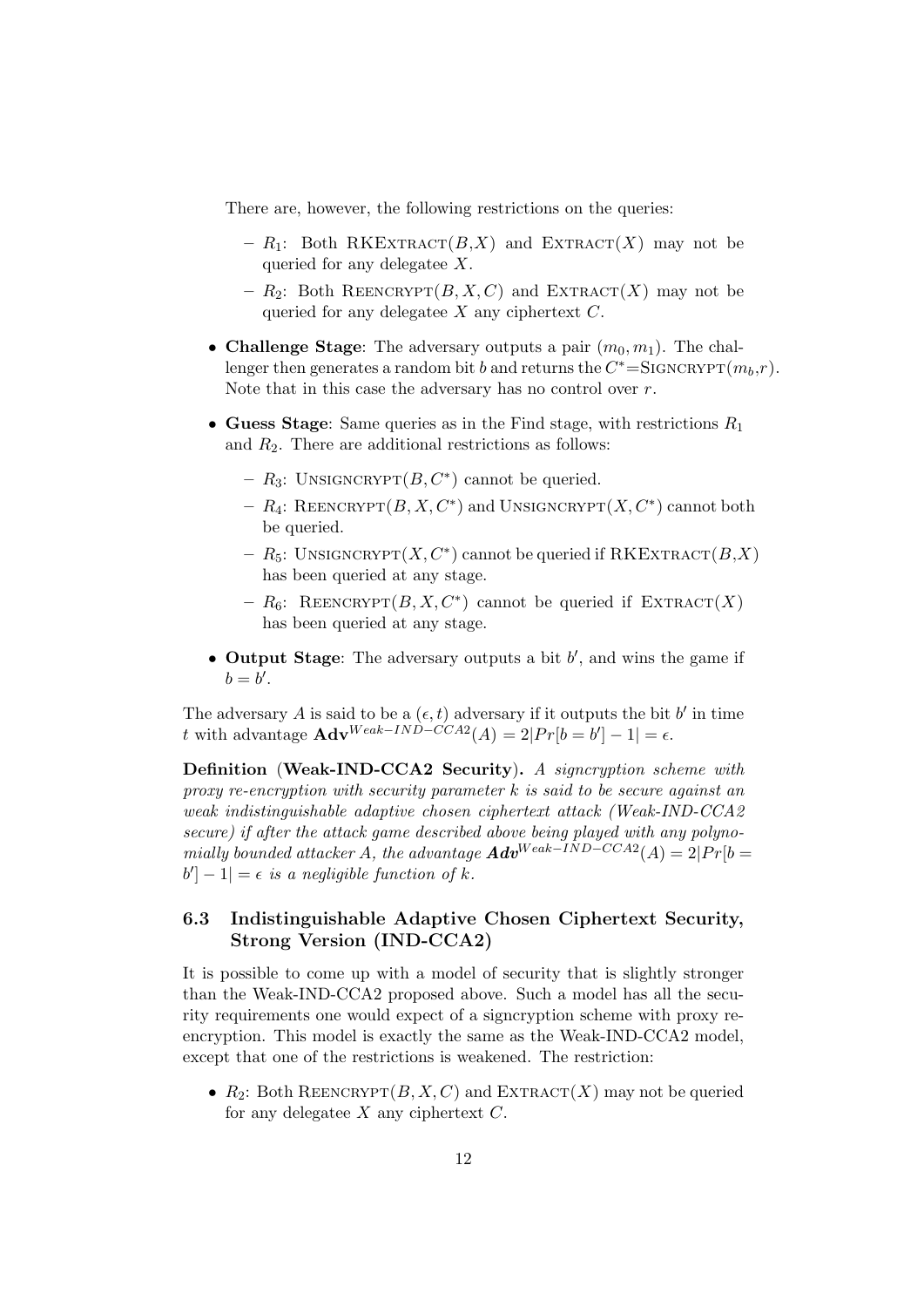is weakened to

•  $R_2^*$ : Both REENCRYPT $(B, X, C^*)$  and  $\text{EXTRACT}(X)$  may not be queried for any delegatee  $X$ .  $(C^*$  is the challenge ciphertext).

In other words, we allow for the adversary to query re-encryption of any ciphertext apart from the challenge ciphertext to any delegatee, even a corrupted one for which the adversary knows the secret key. We would like to point out that there is currently no signcryption scheme with proxy reencryption that is IND-CCA2 secure. In fact, the scheme we propose is one of the first to be even Weak-IND-CCA2 secure. However, we stress that it is not impossible to achieve this higher level of security, although it is certainly non-trivial. The chief reason is that once re-encryption queries are allowed to corrupted users, junk re-encryptions can be easily detected by the adversary, and hence the simulator in the IND-CCA2 proof of security must find a way to generate legitimate re-encryptions, even if the adversary queries junk ciphertext. Preventing this querying of junk ciphertext is tantamount to public verifiability of the ciphertext, and there is currently no obvious way of achieving this for known signcryption schemes. Note that use of onetime signatures is not an option, as that would defeat the very purpose of signcryption.

## 7 Weak-CCA2 Security Proof of RSA-TBOS-PRE

Having discussed and defined various security notions in the previous section, we now formally prove the security of the RSA-TBOS-PRE scheme in the Weak-IND-CCA2 security model. The proof of security of the scheme is proved in two parts, as follows:

- 1. In part one, we show that the original RSA-TBOS is IND-CCA2 secure even against a stronger adversary  $A_{str}$  who can make all queries allowed in standard IND-CCA2 plus two extra kinds of queries.
- 2. In part two, we show that if there exists an polynomially bound adversary  $A'$  that can break the RSA-TBOS-PRE with non-negligible advantage, then  $A'$  may be used to construct a polynomially bound strong adversary  $A_{str}$  that can break the original RSA-TBOS system with non-negligible advantage.

The proof has been shifted to the appendix for brevity.

### Remark about the Proof

In our proof in the appendix, we have assumed that the secret key of the sender (say Alice) is not known to the adversary. This is in accordance with [7]. However, as we mentioned previously, even if the secret key of Alice were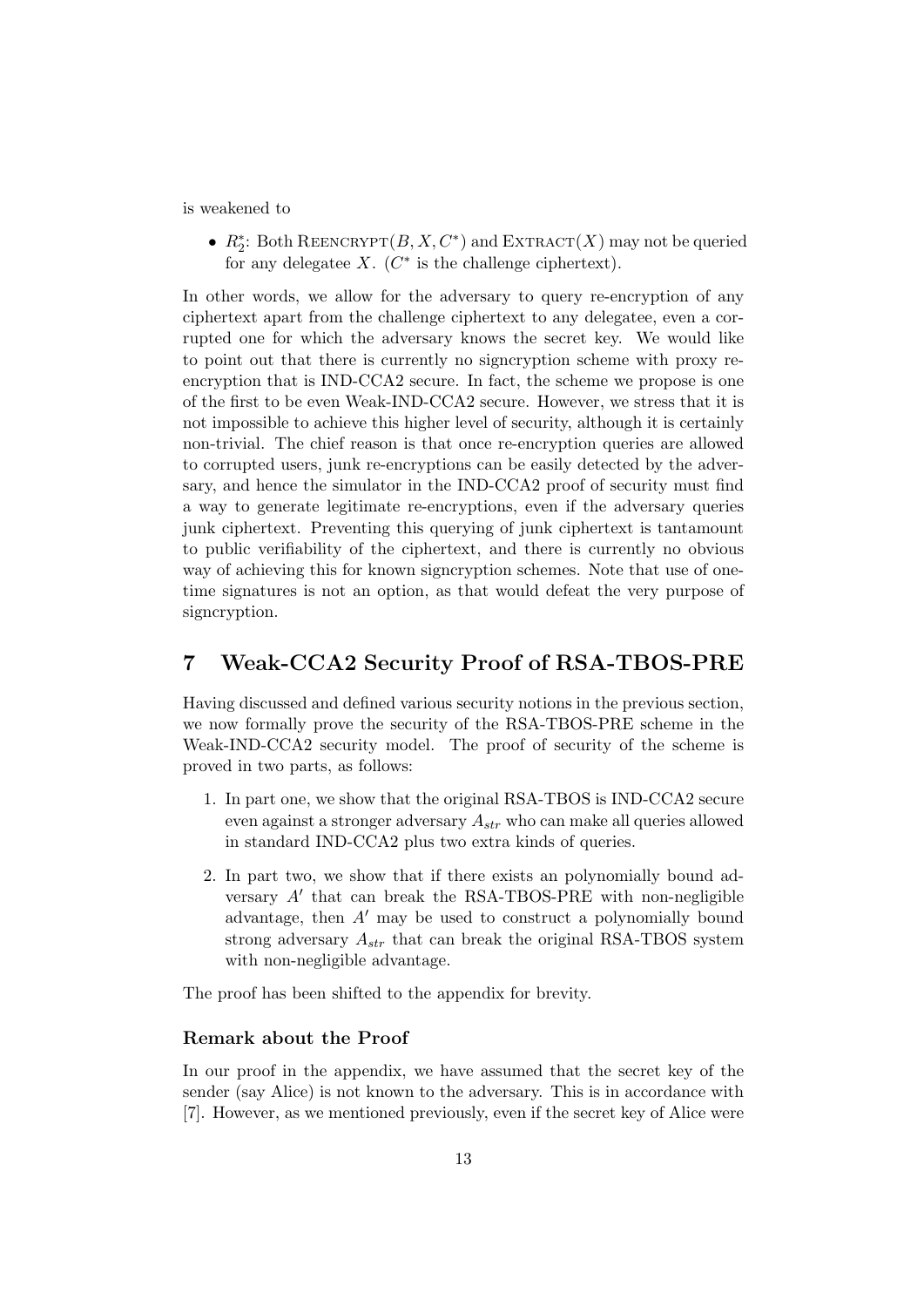known to the adversary, it would be of no consequence as far as IND-CCA2 sceurity is concerned. In part one of the proof, we would simply allow the adversary  $A_{str}$  to query Alice's secret key, and since the simulator generates it itself, it could easily answer this query. Notice that Alice's secret key is unrelated to the receiver's (Bob's) RSA parameters and hence it would provide no information and have no bearing on the probabilities calculated. The only advantage available after knowing Alice's secret key is that  $A_{str}$ would be able to generate signcryptions for himself. However, we already provide this facility to  $A_{str}$ . In part two of the proof, if the adversary  $A'$ queried for Alice's secret key, the constructed adversary  $A_{str}$  would merely ask the RSA-TBOS Oracle for it and return the answer to  $A'$ . Note that the discussion on  $A'$  probabilities of generating valid re-encrypted ciphertexts would still be valid, as  $A'$  must still query for the hash function values.

## 8 Multi-Use RSA-TBOS-PRE

The RSA-TBOS-PRE scheme as it stands is a single use scheme, because ciphertext that is re-encrypted once cannot be used for further re-encryptions, as explained previously. However, [13] mention a technique through which many single-use schemes may be converted to multi-use schemes. Although the idea is expressed in the context of identity based schemes, our scheme is pliable enough to apply the technique in [13].

The central idea behind the conversion to a multi-use scheme is that of proxy re-encryption of the ReKey. Recall that our scheme merely requires an IND-CCA2 secure encryption scheme for encryption of the second component of the ReKey. Suppose that instead we use an IND-CCA2 secure encryption scheme with proxy re-encryption. In that case, the second component of the ReKey can now be re-encrypted further. The key to decrypt this second component must now be enclosed in a third component. This process can be continued indefinitely, each time adding one more component. We thus have a multi-use scheme. However, the chief drawback of this scheme is that it leads to ciphertext whose size expands linearly with the number of re-encryptions. However, we would like to stress that this is the state-ofthe-art method as far as unidirectional schemes are concerned, and creating a multi-use scheme without linear expansion of ciphertext for unidirectional schemes is an open problem.

We mention here that the properties of signature non-repudiation and Weak-IND-CCA2 security we have proved for RSA-TBOS-PRE single-use scheme, also hold for this extension. This is simply because the extension is independent of the base system, and thus there is no new useful information available to adversary over that of the base system, and hence there are no new useful queries that the adversary can make. Thus, the adversary is restricted to the attack models in which we have already proven security,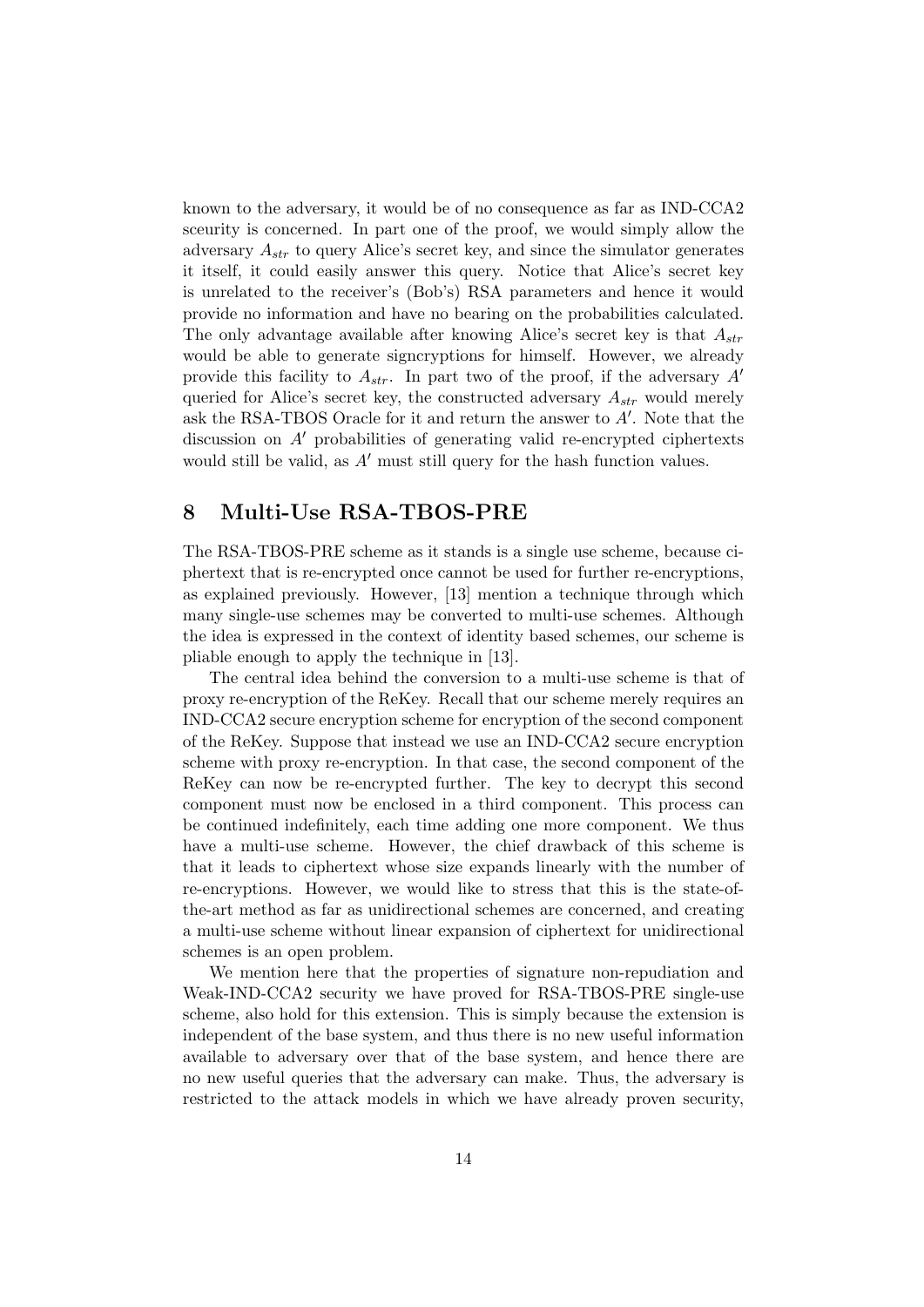causing Multi-Use RSA-TBOS-PRE to have the properties of signature nonrepudiation and Weak-IND-CCA2 security.

## 9 Conclusion and Directions for Future Work

We have extended the concept of proxy re-encryption to signcryption schemes, and have proposed the first signcryption scheme with proxy re-encryption. As proxy re-encryption has proved to be an important tool in the deployment of DRM, we think that this result is of significance to various DRM applications. The simplicity of the scheme and reliance on standard assumptions provide an added advantage. The scheme is based on the RSA-TBOS scheme of Mao et al.[7]. This scheme is more efficient than simply performing a digital signature and adding a layer of proxy re-encryption capable cryptosystem thus retaining the chief advantage of signcryption. Previous work done in this area [15] has concluded that a fundamental problem in this area is to find an IND-CCA2 secure, unidirectional, multi-use scheme. Such schemes have been proposed in [15][12]. However, these make use of bilinear maps. It has been suggested in [15] that an IND-CCA2 secure, unidirectional, multi-use scheme not involving bilinear maps is highly desirable. Our scheme is unidirectional, Weak-IND-CCA2 secure, extensible to a multi-use scheme and does not involve bilinear maps. We believe that this represents an important step in the full-fledged solution of the fundamental problem mentioned above.

This work leads to several interesting avenues of research. Arguably the most interesting and important extension would be to create a full-fledged IND-CCA2 secure scheme from our scheme, or to prove the IND-CCA2 security of our scheme if possible. Another interesting direction for research would be to find a signcryption (or even plain encryption) scheme that is secure in the standard model instead of the random oracle model [10] in which we prove security and which does not involve bilinear maps. The last, but by no means the least, important direction of investigation would be to design an extension that converts our single-use scheme to a multi-use scheme that has constant re-encrypted ciphertext size instead of the currently proposed extension that has ciphertext size that linearly expands with the number of re-encryptions.

We note here that [16] have independently proposed the idea of splitting the RSA decryption key into two parts. However, this has been done for an encryption scheme and not a signcryption scheme. [16] have proved the scheme CPA-secure, whereas our proof of security is in the Weak-IND-CCA2 model, which is strictly stronger than CPA.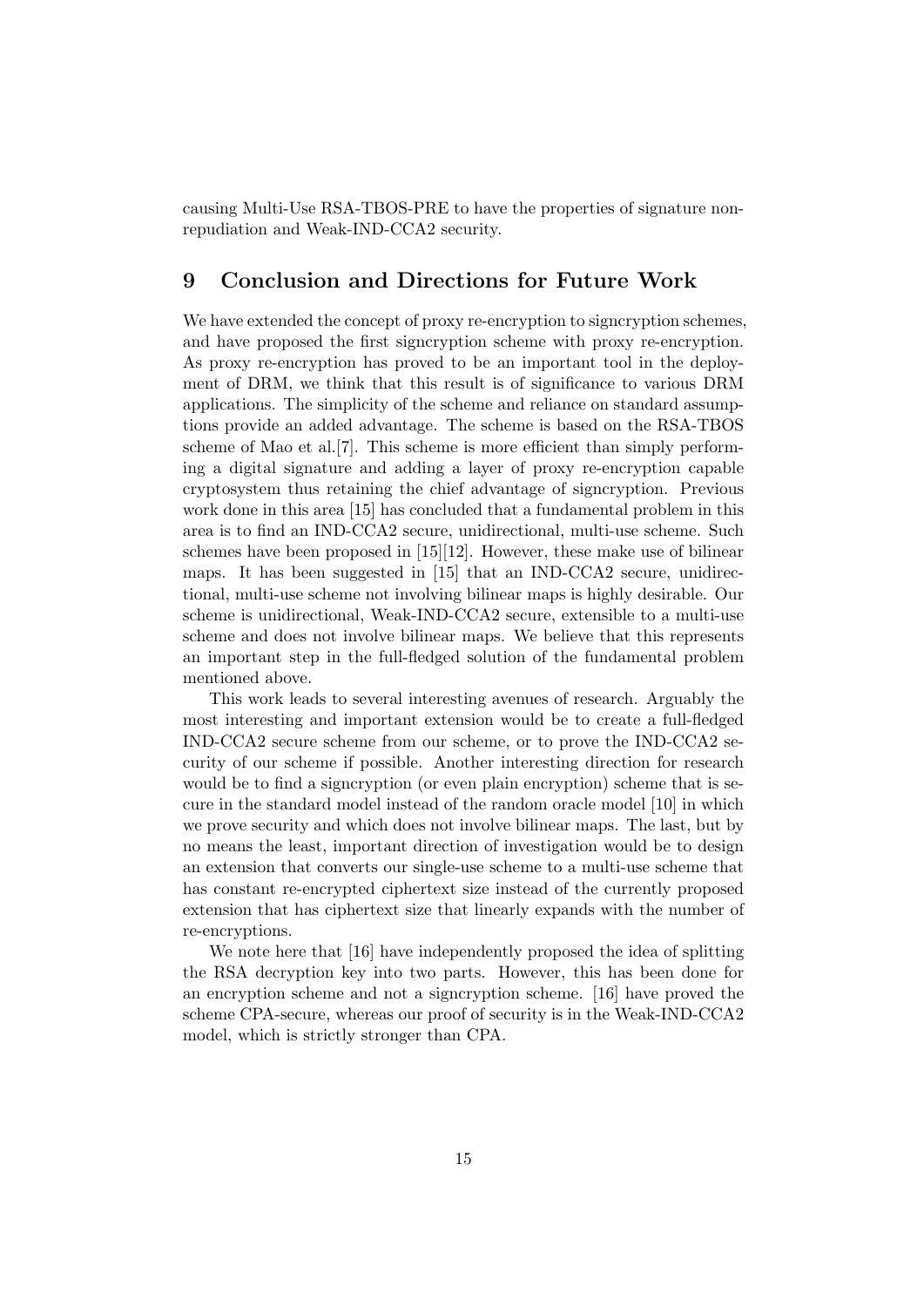## 10 Acknowledgements

The authors would like to thank an anonymous referee for pointing out the work done in [16].

## References

- [1] R. Rivest, A. Shamir and L. Adleman. A Method for Obtaining Digital Signatures and Public Key Cryptosystems. Communications of the ACM, 21(2): pages 120-126. Feb. 1978.
- [2] M. Blaze, G. Bleumer and M. Strauss, Divertible protocols and atomic proxy cryptography. In Advances in Cryptology - Proceedings of EU-ROCRYPT 1998, volume 1403 of Lecture Notes in Computer Science, pages 127-144, 1998.
- [3] H. Khurana, J. Heo and M. Pant, From Proxy Encryption Primitives to a Deployable Secure-Mailing-List Solution, Eighth International Conference on Information and Communications Security (ICICS '06), volume 4307 of Lecture Notes in Computer Science, pages 260-281, December 2006.
- [4] G. Ateniese, K. Fu, M. Green, and S. Hohenberger, *Improved Proxy* Reencryption Schemes with Applications to Secure Distributed Storage. ACM Transactions on Information and System Security (TISSEC), 9(1): pages 1-30, Feb 2006.
- [5] L. Chen, J. Malone-Lee, Improved Identity-Based Signcryption, Public Key Cryptography 2005 (PKC 2005), volume 3386 of Lecture Notes in Computer Science, pages 362-379, Springer-Verlag, 2005.
- [6] Y. Zheng, Digital Signcryption or How to Achieve Cost (Signature &  $Encryption$   $\ll$   $Cost(Signature) + Cost(Encryption)$ . In Advances in Cryptology - Proceedings of CRYPTO 1997, volume 1294 of Lecture Notes in Computer Science, pages 165-179. Springer-Verlag,1997.
- [7] J. Malone-Lee and W. Mao, Two Birds One Stone: Signcryption Using RSA, In Topics in Cryptology - CT-RSA 2003, volume 2612 of Lecture Notes in Computer Science, pages 211-225, 2003.
- [8] J. Baek, R. Steinfeld and Y. Zheng, Formal Proofs for the Security of Signcryption, Public Key Cryptography 2002 (PKC 2002), volume 2274 of Lecture Notes in Computer Science, pages 80-98. Springer-Verlag, 2002.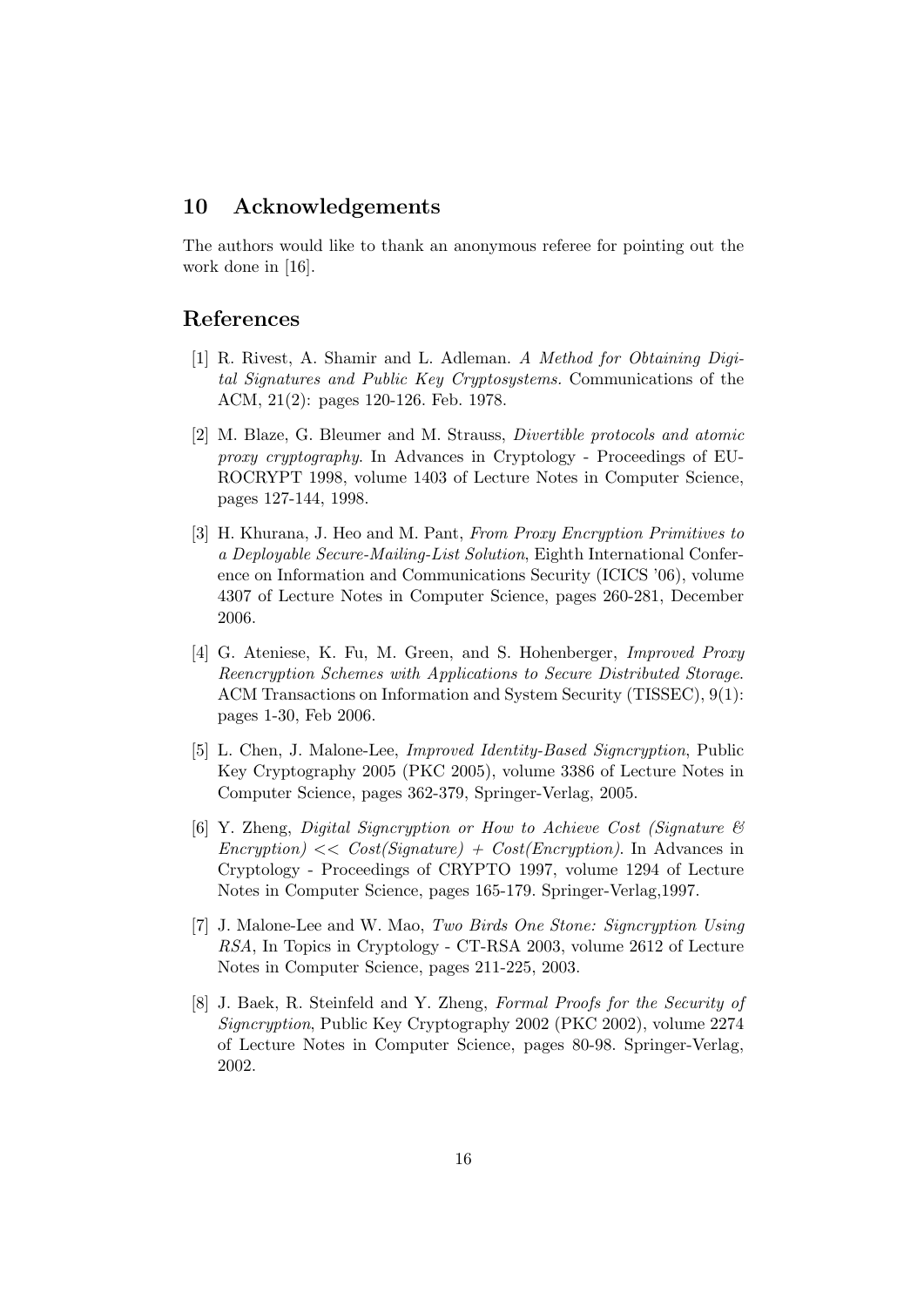- [9] M. Bellare, A. Desai, D. Pointcheval and P. Rogaway, Relations Among Notions of Security for Public-Key Encryption Schemes. In Advances in Cryptology - CRYPTO 1998, volume 1462 of Lecture Notes in Computer Science, pages 26-45. Springer-Verlag, 1998.
- [10] M. Bellare and P. Rogaway, Random Oracles are Practical: A Paradigm for Designing Efficient Protocols, In Proceedings of the First ACM Conference on Computer and Communications Security (CCS '93), pages 62-73. 1993.
- [11] J.H. An, Y. Dodis and T. Rabin, On the Security of Joint Signature and Encryption, In Advances in Cryptology - EUROCRYPT 2002, volume 2332 of Lecture Notes in Computer Science, pages 83-107. Springer-Verlag, 2002.
- [12] J. Shao, D. Xing and Z. Cao, Identity-Based Proxy Reencryption Schemes with Multiuse, Unidirection, and CCA Security . Unpublished report available at Cryptology ePrint Archive: http://eprint.iacr.org/2008/103.pdf.
- [13] M. Green and G. Ateniese. *Identity-Based Proxy Re-encryption*. In Applied Cryptography and Network Security 2007 (ACNS'07). Also available at Cryptology ePrint Archive: http://eprint.iacr.org/2007/473.pdf.
- [14] F. Bao and R.H. Deng, A signcryption scheme with signature directly Verfiable by Public Key. In Proceedings of Public Key Cryptography 1998 (PKC '98), volume 1431 of Lecture Notes in Computer Science, pages 55-59, Springer Verlag, 1998.
- [15] R. Canetti and S. Hohenberger, Chosen Ciphertext Secure Proxy Re-encryption. In Proceedings of the 14th ACM conference on Computer and Communications Security (CCS 2007), pages 185-194, 2007. Also available at Cryptology ePrint Archive: http://eprint.iacr.org/2007/171.pdf.
- [16] A. Ivan and Y. Dodis, Proxy Cryptography Revisited. In Proceedings of the Network and Distributed System Security Symposium (NDSS 2003), San Diego, California, USA.
- [17] T. Smith, DVD Jon: buy DRM-less Tracks from Apple iTunes, March 18, 2005. Available at http://www.theregister.co.uk/2005/03/18/itunes pymusique.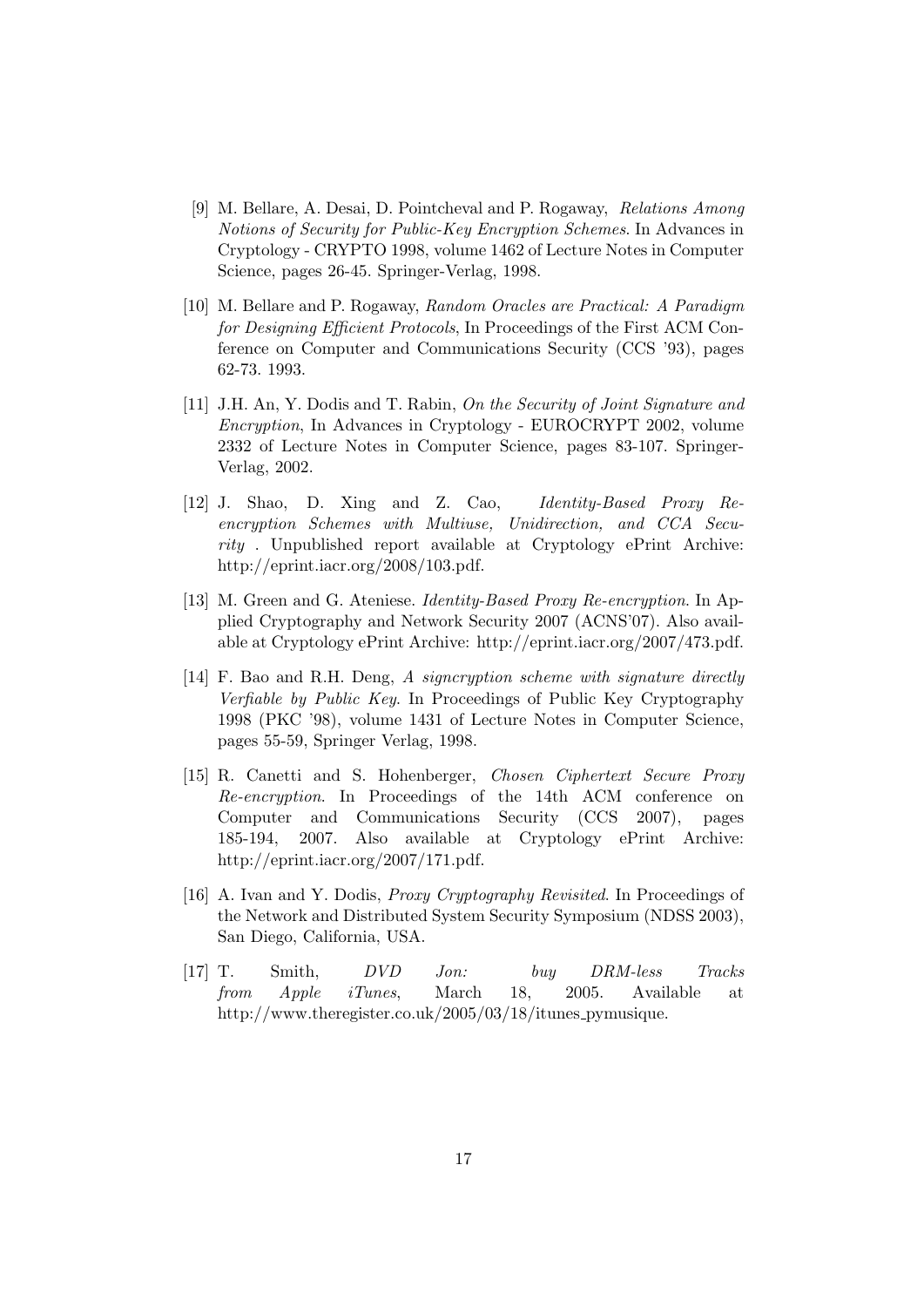## Appendix

## Weak-CCA2 Security Proof of RSA-TBOS-PRE

Having discussed and defined various security notions in the previous chapter, we now formally prove the security of the RSA-TBOS-PRE scheme in the Weak-IND-CCA2 security model. The proof of security of the scheme is proved in two parts, as follows:

- 1. In part one, we show that the original RSA-TBOS is IND-CCA2 secure even against a stronger adversary  $A_{str}$  who can make all queries allowed in standard IND-CCA2 plus two extra kinds of queries.
- 2. In part two, we show that if there exists an polynomially bound adversary  $A'$  that can break the RSA-TBOS-PRE with non-negligible advantage, then  $A'$  may be used to construct a polynomially bound strong adversary  $A_{str}$  that can break the original RSA-TBOS system with non-negligible advantage.

### Part One

The modified IND-CCA2 attack game for the stronger adversary  $A_{str}$  is as follows:

- Setup: Using the security parameter k, public/private keys  $(e_A, d_A, N_A)$ and  $(e_B, d_B, N_B)$  are generated for a target sender/receiver respectively. Also, for some pre-determined constant  $\eta$  (polynomial in the security parameter k,  $\eta$  pairs of integers  $(e_i, d_i)$  satisfying the following constraints are generated.
	- $e_i * d_i \equiv 1 \pmod{\phi(N_B)}$ .
	- $-e_i$ 's are randomly chosen with the restriction that all the  $(e_i, d_i)$ pairs are distinct from each other and from  $(e_B, d_B)$ .
- Find Stage: The adversary is provided the public parameters. He is allowed to query the following:
	- SIGNCRYPT $(m||r)$  for any message m and any random input r.
	- UNSIGNCRYPT $(c)$  for any ciphertext c.
	- $R K_i$ , for any  $i, 1 \leq i \leq \eta$ , answered by returning  $d_B * e_i$ .
	- $SK_i$ , for any  $i, 1 \leq i \leq \eta$ , answered by returning  $d_i$ .

However, there is a restriction on the  $RK_i$  and  $SK_i$  queries:

– Restriction R: Both  $RK_i$  and  $SK_i$  may not be queried for any  $i, 1 \leq i \leq \eta$  throughout the entire simulation (both Find and Guess stages).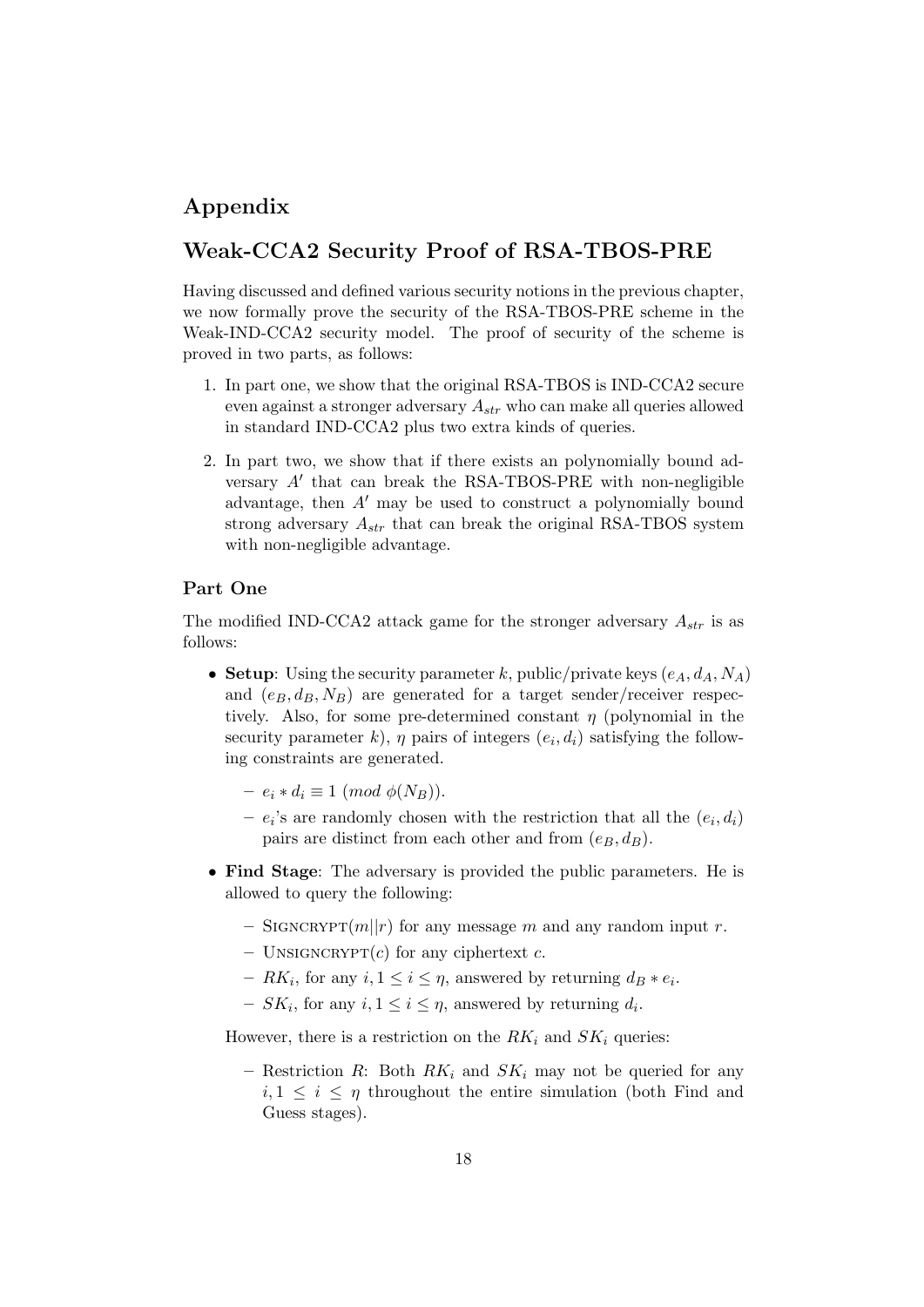- Challenge: The adversary  $A_{str}$  returns a message pair  $(m_0, m_1)$  with  $|m_0| = |m_1|$ . A bit b is chosen uniformly at random.  $C^* =$ SIGNCRYPT $(m_b, r)$ is given to the adversary. Note that in this stage the adversary has no control over  $r$ . This is exactly in line with the IND-CCA2 security model for encryption, where the adversary can choose only the message pair, but not any random input that may be used by the encryption algorithm. This is also in line with the IND-CCA2 security model for signcryption schemes proposed in [7].
- Guess Stage: The adversary is allowed the same queries as in the Find Stage, with two restrictions:
	- Restriction R: Both  $RK_i$  and  $SK_i$  may not be queried for any  $i, 1 \leq i \leq \eta$  throughout the entire simulation (both Find and Guess stages).
	- $-$  UNSIGNCRYPT $(C^*)$  cannot be queried.
- Output Stage: The adversary  $A_{str}$  outputs a bit  $b'$ , and is said to win the game if  $b = b'$ .

 $A_{str}$  is said to be a  $(\epsilon, t)$  adversary if it outputs the bit b' in time t with advantage  $\mathbf{Adv}_{str}^{IND-CCA2}(A_{str}) = |2.Pr[b=b'] - 1| = \epsilon.$ 

Definition (IND-CCA2 Security). A signcryption scheme with security  $parameter k$  is said to be secure against an indistinguishable adaptive chosen ciphertext attack (IND-CCA2 secure) against a strong attacker if after the attack game described above being played with any strong polynomially bounded attacker  $A_{str}$ , the advantage  $\boldsymbol{Adv}_{str}^{IND-CCA2}(A) = |2.Pr[b=b'] - 1| = \epsilon$  is a negligible function of k.

To prove the IND-CCA2 security against a strong adversary  $A_{str}$ , we will show that any such  $A_{str}$  that can break the security of the system may be used to break the partial-domain one-wayness of the RSA permutation [1]. Thus, the IND-CCA2 security of the RSA-TBOS system will be reduced to the partial-domain one-wayness of the RSA permutation. We now formally define the notions of one-wayness and partial-domain one-wayness.

**Definition (One-Wayness).** The function f is  $(t, \epsilon)$  one-way if the success probability of any adversary A wishing to recover the preimage of  $f(s||\omega)$  in time less than t is upper bounded by  $\epsilon$ . This we state as:

$$
\pmb{Adv}^{ow}_f(A) \leq Pr_{s,\omega}[A(f(s||\omega)) = s||\omega] < \epsilon
$$

For any f we denote the maximum value of  $\boldsymbol{Adv}^{ow}_f(A)$  over all adversaries running for time t as  $\boldsymbol{Adv}^{ow}_f(t)$ .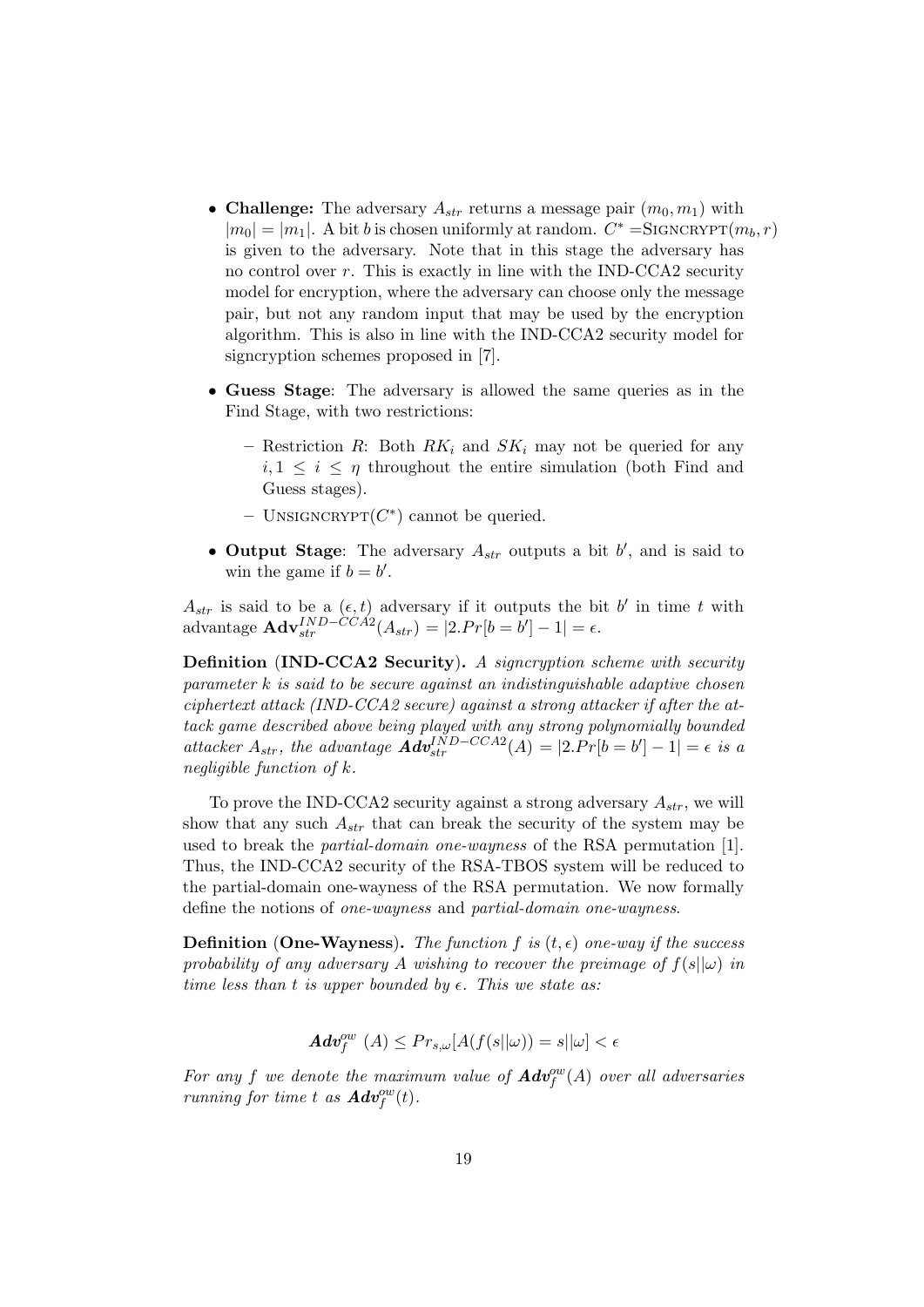**Definition** (Partial Domain One-Wayness). The function f is  $(t, \epsilon)$ partial domain one-way if the success probability of any adversary A wishing to recover the partial preimage of  $f(s||\omega)$  in time less than t is upper bounded by  $\epsilon$ . This we state as:

$$
Adv_f^{pd-ow}(A) \le Pr_{s,\omega}[A(f(s||\omega)) = \omega] < \epsilon
$$

For any  $f$  we denote the maximum value of  $\boldsymbol{Adv}^{pd-ow}_{f}(A)$  over all adversaries running for time t as  $\boldsymbol{Adv}^{pd-ow}_f(t)$ .

In our case the function  $f$  is the RSA permutation [1].

Let us consider a simulator  $Sim'$ , based on the simulator  $Sim$  in the original RSA-TBOS proof, that plays the IND-CCA2 attack game defined above with the adversary  $A_{str}$  to break the partial-domain one-wayness of RSA permutation. Let us also assume that  $A_{str}$  is able to break the IND-CCA2 security of RSA-TBOS with advantage  $\epsilon$  in time t. Let us assume that the  $Sim'$  is given a random element  $C^*$  from the ciphertext space which is to be partially inverted. Note that the randomness of  $C^*$  is paramount as it ensures that we can partially invert any ciphertext, and not just a special class of ciphertexts.  $Sim'$  obtains the partial inversion of  $C^*$  by playing the IND-CCA2 attack game with  $A_{str}$ . We mention that the simulation that follows is largely similar to the original simulation by  $[7]$ . For  $Sim'$  to play the attack game, it is necessary to show how to respond to  $A_{str}$ 's queries to the random oracles  $G$  and  $H$ , the signcryption/unsigncryption oracles and  $RK_i$  and  $SK_i$ . We denote the algorithms to do this as  $G_{sim}$ ,  $H_{sim}$ ,  $S_{sim}$ ,  $U_{sim}$  and  $RKSK_{sim}$  respectively and we describe them below. To make our simulations sound we keep five lists,  $L_G$ ,  $L_H$  and  $L_{RKSK}$  that are initially empty. Each list will consist of query/response pairs to that oracle. The list  $L_H$  will also store some extra information as described in  $H_{sim}$  below. At the end of the simulation, we hope to find the partial preimage of  $C^*$  among the queries in  $L_G$ . For the remainder of the proof we assume that  $A_{str}$  makes at most  $q_g, q_h, q_s, q_u$  and  $q_{rksk}$  queries to the oracles  $G_{sim}$ ,  $H_{sim}$ ,  $S_{sim}$ ,  $U_{sim}$ and  $RKSK_{sim}$  respectively.

 $U_{sim}(c)$ If  $(m||r, \omega, c) \in L_H$  for some m: Return m Else Reject

 $S_{sim}(m||r)$ Run  $H_{sim}(m||r)$ Search  $L_H$  for entry  $(m||r, \omega, c)$ Return c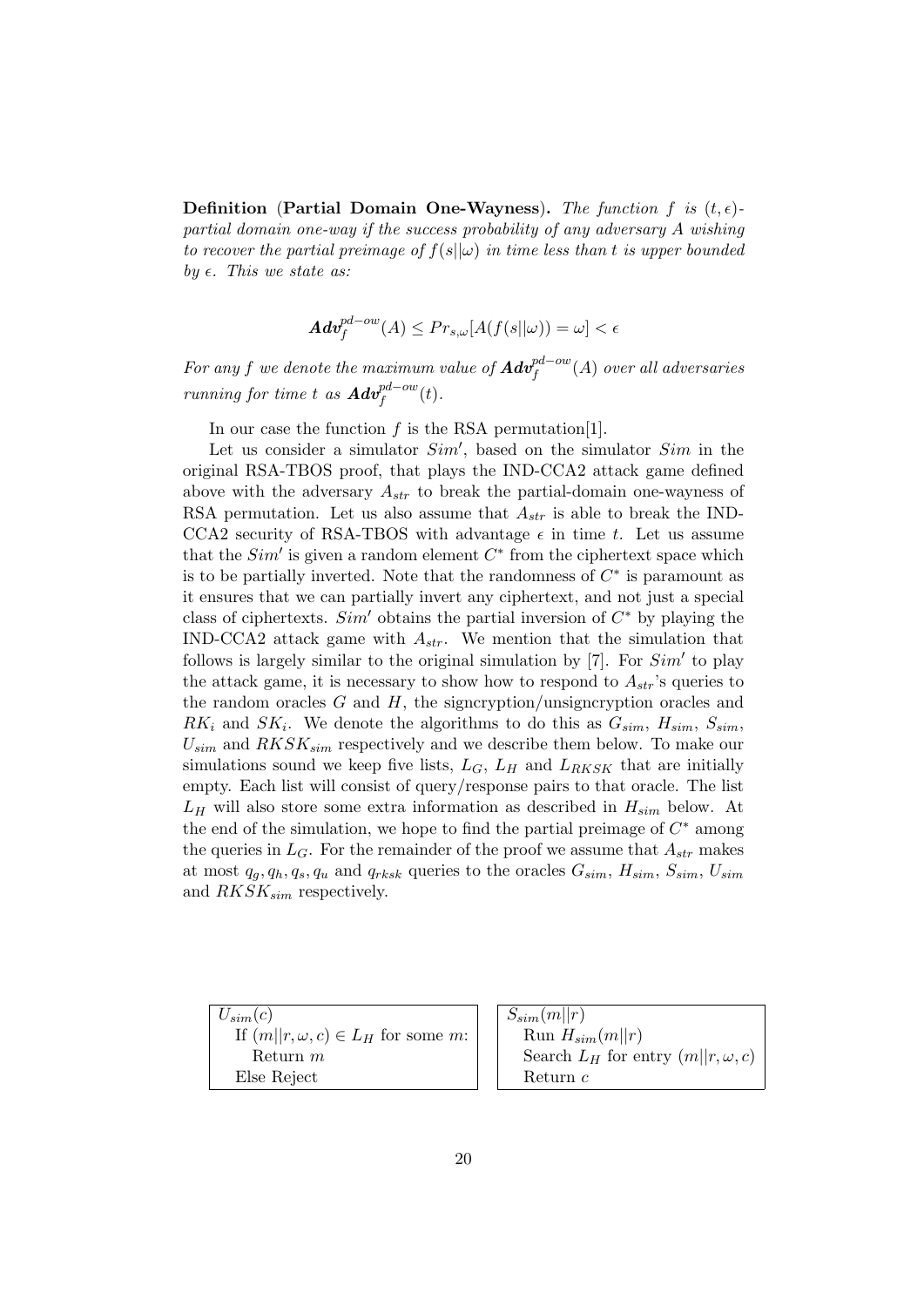$G_{sim}(\omega)$ If  $(\omega, x) \in L_G$  for some x: Return x Else:  $x \leftarrow^R \{0,1\}^{n+k_0}$ Add  $(\omega, x)$  to  $L_G$ Return x

 $H_{sim}(m||r)$ If  $(m||r, \omega, c) \in L_H$  for some  $\omega$ : Return ω Else: 1.  $\omega \leftarrow^R \{0,1\}^{k_0}$ 2.  $x \leftarrow G_{sim}(\omega)$ 3.  $s \leftarrow x \oplus (m||r)$ 4. If  $(s||\omega > N_A)$ , goto 1 5.  $c' \leftarrow (s||\omega)^{d_A} \pmod{N_A}$ 6. If  $c' > N_B$ ,  $c' \leftarrow c' - 2^{k-1}$ 7.  $c \leftarrow c^{\prime e_B} \pmod{N_B}$ 8. Add  $(m||r, \omega, c)$  to  $L_H$ 9. Return  $\omega$ 

 $RKSK_{Sim}(arg, i)$ If  $arg = RK$  and  $i \in L_{RK}$  for some  $(i, RK_i)$ : Return  $RK_i$ . Else If  $arg = SK$  and  $i \in L_{SK}$  for some  $(i, SK_i)$ : Return  $SK_i$ . Else If  $arg = RK$ Generate  $RK_i \leftarrow^R Z^*_{N_B}$ , such that  $RK_i \notin L_{RK}$  and  $RK_i \notin L_{SK}$ Add  $(i, RK_i)$  to  $L_{RK}$ . Return  $RK_i$ . Else If  $arg = SK$ Generate  $SK_i \leftarrow^R Z^*_{N_B}$ , such that  $SK_i \notin L_{RK}$  and  $SK_i \notin L_{SK}$ Add  $(i, SK_i)$  to  $L_{SK}$ . Return  $SK_i$ .

Note that in  $H_{sim}$  above we assume that each query has form  $m||r$ . This just means that each query has length  $n + k_0$  bits and so may be parsed as  $m||r$  where m has n bits and r has  $k_0$  bits. This assumption is justified because, in the random oracle model, it would not help  $A_{str}$  to make queries of length different from  $n + k_0$ , as the answer provided is merely a randomly generated number having no correlation at all with any other query. We also allow  $A_{str}$  to make queries of the form  $m||r$  to  $S_{sim}$  i.e. we allow  $A_{str}$ to provide its own random input. This is consistent with a CCA2 attack on an encryption scheme such as RSA-PSS where an adversary can encrypt messages itself using its own random input. This is also consistent with the IND-CCA2 attack game in [7]. At the beginning of the challenge stage,  $A_{str}$ outputs  $m_0$  and  $m_1$ . We choose a bit b uniformly at random and supply the adversary with  $C^*$  as the signcryption of  $m_b$ . Suppose  $C^* = f(s^*||\omega^*)$ , where f is the RSA-TBOS transformation. This places the following constraints on the random oracles G and H:

$$
H(m_b||r^*) = \omega^* \ and \ G(\omega^*) = s^* \oplus (m_b||r^*) \tag{1}
$$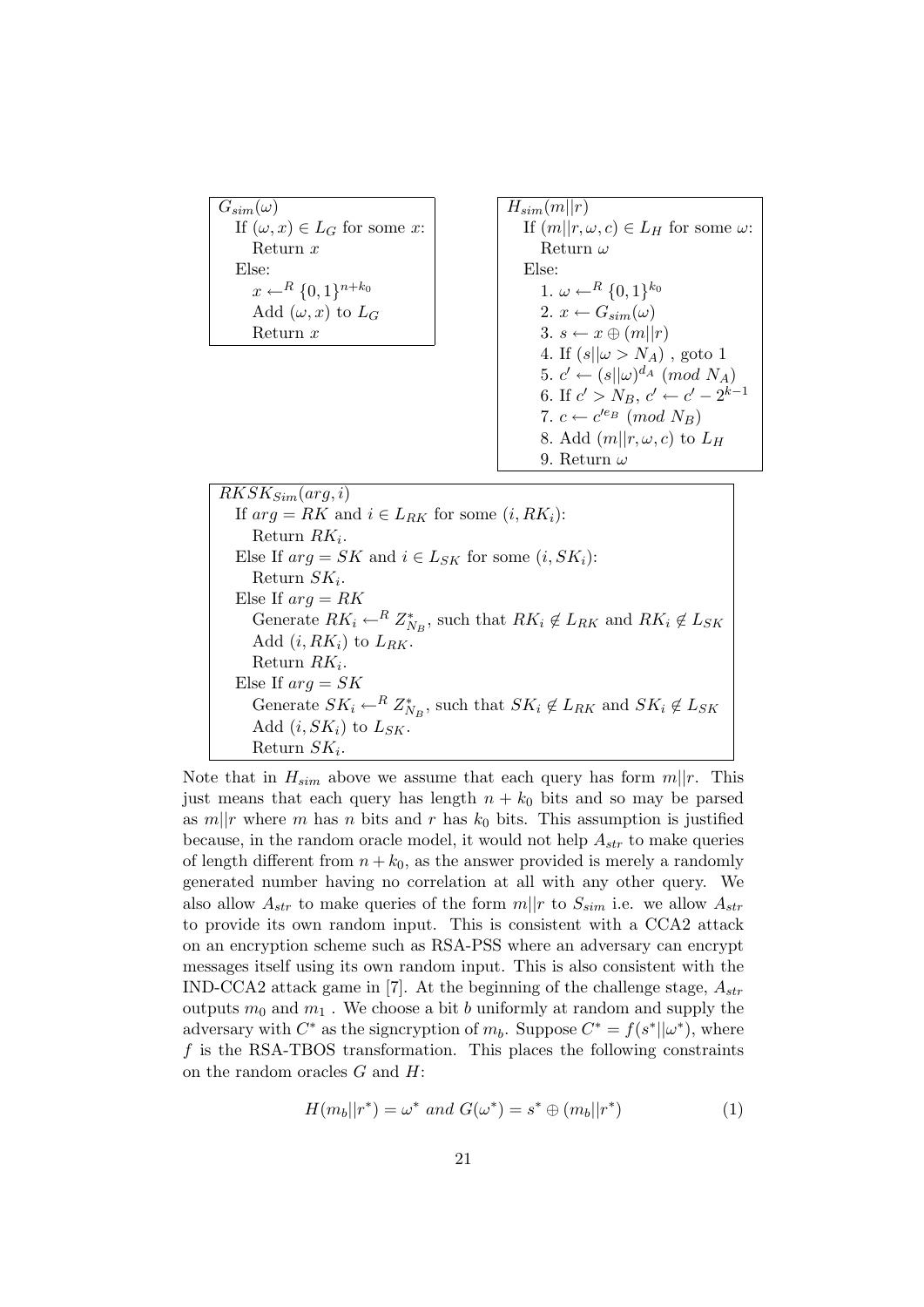We denote by AskG the event that during  $A_{str}$ 's attack  $\omega^*$  has ended up in  $L_G$ . We denote by AskH the event the query  $m||r^*$  has ended up in  $L_H$ for some m. If  $\omega^* \notin L_G$ , then  $G(\omega^*)$  is undefined and so  $r^*$  is a uniformly distributed random variable. Therefore the probability that there exists an m such that  $m||r^* \in L_H$  is at most  $2^{-k_0} (q_h + q_s)$ . This value comes from the fact that r has  $k_0$  bits and  $L_H$  gets updated during  $H_{sim}$  queries as well as  $S_{sim}$  queries. The above argument tells us that:

$$
Pr[\mathsf{AskH}|\neg \mathsf{AskG}] \le 2^{-k_0} \cdot (q_h + q_s)
$$
 (2)

Our simulation  $U_{sim}$  can only fail if it outputs reject when it is presented with a valid ciphertext. We denote this event UBad. Suppose that  $U_{sim}$  is queried with  $c = f(s||\omega)$  (where f is the RSA-TBOS transformation) and let

$$
m||r = G(\omega) \oplus s \tag{3}
$$

We may mistakenly reject a valid ciphertext if  $H(m||r) = \omega$ , while  $m||r$  is not in  $L_H$ . Suppose that this query occurs before  $C^*$  is given to  $A_{str}$  then, since  $m||r$  is not in  $L_H$ ,  $H(m||r)$  will take its value at random. If this query is made after  $C^*$  is given to  $A_{str}$  then the restriction  $C \neq C^*$  laid out in the attack game means that  $(m, r) \neq (m_b, r^*)$  and so (1) above is irrelevant. In either case  $H(m||r)$  may take its value at random which means that

$$
Pr[UBad] \le 2^{-(k_1 - 1)} \cdot q_u \tag{4}
$$

Note that the extra factor of 2 ( $-k_1$  becomes  $-k_1 + 1$ ) comes because there are two possibilities for the ciphertext to be valid, corresponding to  $c' < N_B$ and  $c' > N_B$ .

Our simulation  $RKSK_{sim}$  may fail if  $A_{str}$  is able to detect that the values returned are different from the actual values. In the Indistinguishability Lemma at the end of part one, we show that if all the  $(e_i, d_i)$  pairs are chosen randomly and distinct from each other and from  $(e_B, d_B)$ , then the adversary will be unable to detect any discrepancy. In  $RKSK_{sim}$ , we return random and distinct values that correspond to  $d_B * e_i$  and  $d_i$ . Hence, we are automatically and uniquely defining  $(e_i, d_i)$  pairs. However, since  $\phi(N_B)$  is unknown to us, we cannot verify this and hence there is a possibility that some of them happen to be the same. Let us call this event RSBad. Hence ¬RSBad is the event that RSBad does not occur. Clearly,

$$
Pr[\text{RSBad}] = 1 - Pr[\neg \text{RSBad}] \tag{5}
$$

We note that  $A_{str}$  can make at most  $\eta$  distinct  $RK_i/SK_i$  queries, each asking for either  $d_B * e_i$  or  $d_i$ . We want that the  $(e, d)$  pair defined by these value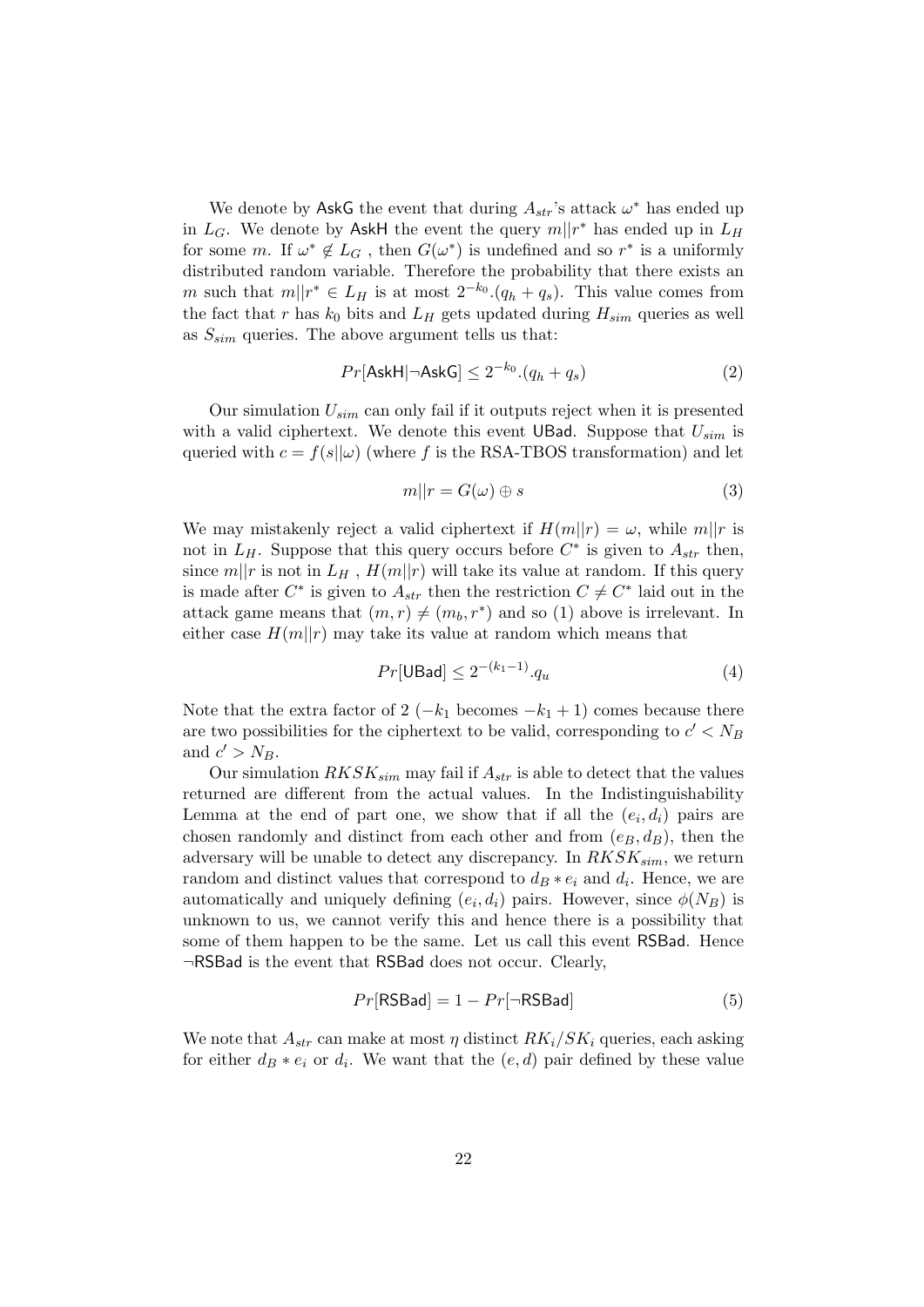be distinct from each of the previous ones. Hence, we have the following:

$$
Pr[\neg \text{RSBad}] = \frac{(\phi(N_B) - 2)}{\phi(N_B)} * \frac{(\phi(N_B) - 4)}{\phi(N_B)} * \dots * \frac{(\phi(N_B) - 2\eta)}{\phi(N_B)}
$$
  
\n
$$
\geq \frac{\phi(N_B) - 2\eta^{\eta}}{\phi(N_B)}
$$
  
\n
$$
= (1 - \frac{2\eta}{\phi(N_B)})^{\eta}
$$
  
\n
$$
\geq 1 - \frac{2\eta * \eta}{\phi(N_B)} \dots [(1 - x)^{\eta} \geq 1 - \eta x, \text{ when } |x| < 1]
$$

Therefore, we finally have

$$
Pr[\text{RSBad}] \le \frac{2\eta^2}{\phi(N_B)}\tag{6}
$$

Notice that in the above equation, the numerator is  $O(poly(\eta))$  whereas the denominator is  $O(2<sup>\eta</sup>)$ , where  $\eta$  itself is polynomial in the security parameter k.

Let us define the event Bad as

$$
Bad = AskG \cup AskH \cup UBad \cup RSBad \tag{7}
$$

Let us denote the event that the adversary wins, i.e. it outputs  $b'$  such that  $b' = b$ , by S. In the event  $\neg$ Bad the bit b is independent of our simulations, and therefore independent of the adversary's view. We infer from this that:

$$
Pr[\mathsf{S}|\neg \mathsf{Bad}] = \frac{1}{2} \tag{8}
$$

Also, in the event ¬Bad, the adversary interacts with a perfect simulation of all oracles. This gives

$$
Pr[\mathsf{S} \cap \neg \mathsf{Bad}] \ge \frac{1}{2} + \frac{\epsilon}{2} - Pr[\mathsf{Bad}] \tag{9}
$$

Equation (8) gives us

$$
Pr[\mathsf{S} \cap \neg \mathsf{Bad}] = Pr[\mathsf{S} | \neg \mathsf{Bad}]. Pr[\neg \mathsf{Bad}] = \frac{1}{2}.(1 - Pr[\mathsf{Bad}]). \tag{10}
$$

From  $(9)$  and  $(10)$  we get

$$
Pr[\mathsf{Bad}] \ge \epsilon \tag{11}
$$

From (7) we have

$$
Pr[\text{Bad}] \leq Pr[\text{AskG} \cup \text{AskH}] + Pr[\text{UBad}] + Pr[\text{RSBad}]
$$
  
= 
$$
Pr[\text{AskG}] + Pr[\text{AskH} \cap \neg \text{AskG}] + Pr[\text{UBad}] + Pr[\text{RSBad}]
$$
  

$$
\leq Pr[\text{AskG}] + Pr[\text{AskH}] \neg \text{AskG}] + Pr[\text{UBad}] + Pr[\text{RSBad}] \qquad (12)
$$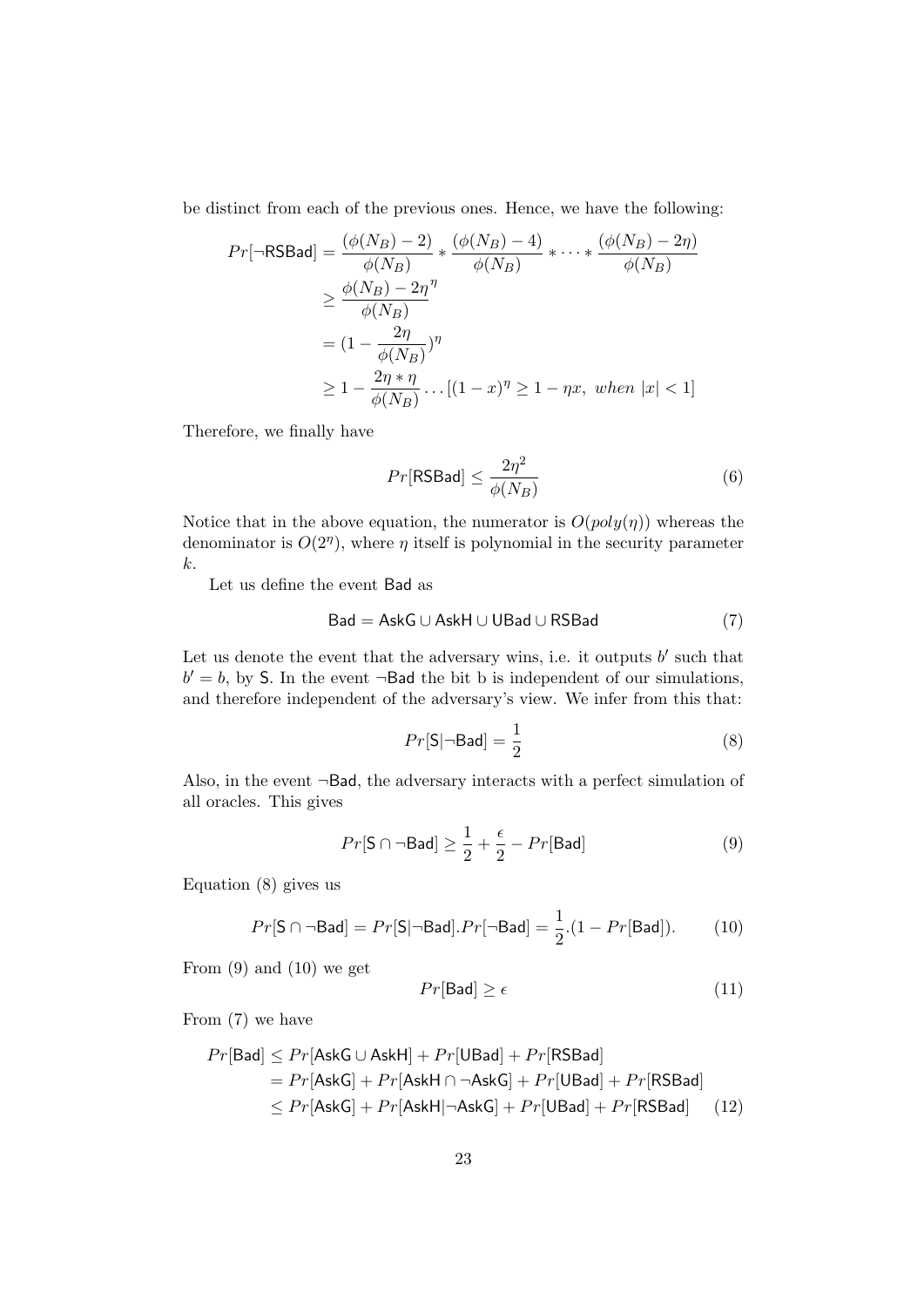Together,  $(4)$ ,  $(6)$  and  $(12)$  give

$$
Pr[\text{AskG}] \ge \epsilon - 2^{-k_0} (q_h + q_s) - 2^{-k_1} q_u - 2\eta^2 (\phi(N_B))^{-1} \tag{13}
$$

Note that in our simulation we use  $C^*$ , a random element as the ciphertext. This gives us an extra consideration in our simulation. We say that the simulation is Good if

- (i)  $C^{*d_B} \pmod{N_B} < N_A$
- (ii)  $gcd(C^{*d_B} \pmod{N_B}, N_A) = 1$

Over random choices of  $(N, e_B)$ ,  $(N_B, d_B)$ ,  $C^*$  and  $N_A$ , we have

$$
Pr[(i)] = \frac{1}{2}
$$
  

$$
Pr[(ii)|(i)] \ge 1 - 2^{-(k/2) + (3/2)}
$$

This gives us

$$
Pr[\text{Good}] \ge (2^{-1} - 2^{-\frac{k}{2} + \frac{1}{2}})
$$
 (14)

Hence from equation (13) we now get

$$
Pr[\text{AskG}|\text{Good}] \ge \epsilon - 2^{-k_0} \cdot (q_h + q_s) - 2^{-k_1} \cdot q_u - 2k^2 \cdot (\phi(N_B))^{-1} \tag{15}
$$

We are interested in the event AskG ∩ Good. We have

$$
Pr[\mathsf{AskG} \cap \mathsf{Good}] = Pr[\mathsf{AskG}|\mathsf{Good}].Pr[\mathsf{Good}] \tag{16}
$$

Thus, (13), (15) and (16) give us

$$
Pr[\text{AskG} \cap \text{Good}] \ge (2^{-1} - 2^{-\frac{k}{2} + \frac{1}{2}}).(\epsilon - 2^{-k_0}.(q_h + q_s) - 2^{-k_1}.q_u - 2k^2.(\phi(N_B))^{-1}) = \delta
$$
 (17)

Now, in the event AskG ∩ Good we recover a set  $L_G$  of size

$$
q = q_g + q_s + q_h \tag{18}
$$

that contains the  $k_1$  least significant bits of  $z_0^*$  where

$$
(z_0^{*d_A} \pmod{N_A})^{e_B} \mod N_B = C^*.
$$

Recovering the partial pre-image of  $C^*$  from these bits is done exactly as in the original proof in [7].

Hence, proceeding exactly as in [7] we get the following Lemma. Note that  $\nu$  represents the number of simulation runs required for recovery of the bits.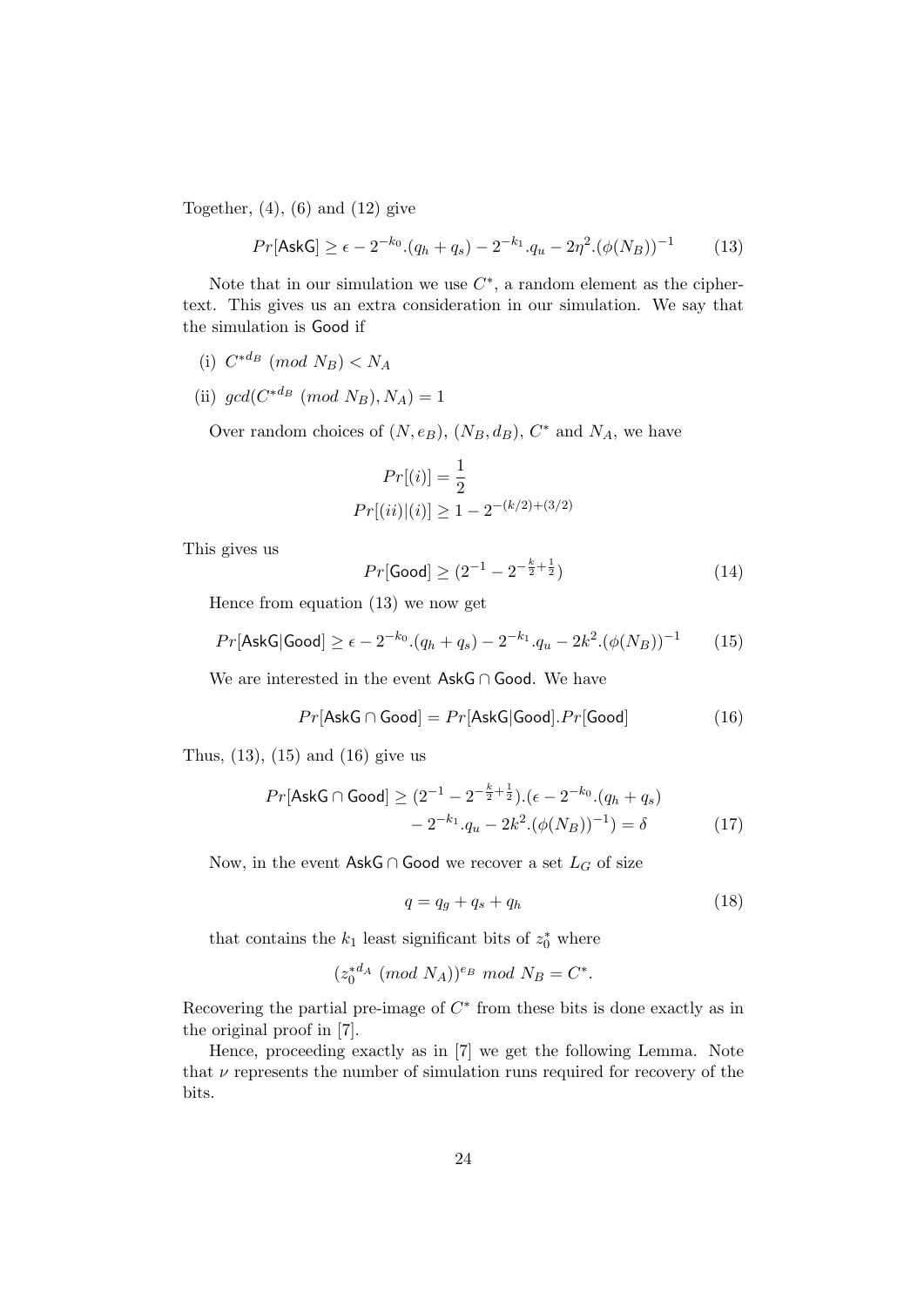**Lemma (RSA-TBOS Security).** Let  $A_{str}$  be an adversary that uses a IND-CCA2 attack with RK and SK queries to attempt to break RSA-TBOS with security parameter k. Suppose that  $A_{str}$  succeeds with probability  $\epsilon$  in time t after making at most  $q_g, q_h, q_s, q_u$  and  $q_{rksk}$  queries to  $G, H$ , the signcryption oracle, the unsigncryption oracle and RKSK oracle respectively. In the random oracle model for G and H we may use  $A_{str}$  to partially invert RSA with probability  $\epsilon'$  in time  $t'$  where

$$
\epsilon' \ge \delta^{\nu} - 2^{-k/8}
$$
  

$$
t' \le \nu \cdot t + (q_g + q_h + q_s)^{\nu} \cdot poly(k) + 2 \cdot \nu \cdot (q_h + q_s) \cdot T
$$

 $[(5k)/(4k_1)]$ , and T is the time taken for modular exponentiation.

Lemma (Indistinguishability of random values). Even if the adversary  $A_{str}$  queries either  $RK_i$  or  $SK_i$  for all  $i, 1 \leq i \leq \eta$ , they are indistinguishable from random distinct values from  $Z_{N_B}^*$  as along as the  $(e_i,d_i)$  pairs defined by them are distinct from each other and from  $(e_B, d_B)$ .

*Proof.* Without loss of generality, let us assume that  $A_{str}$  queries  $RK_i$  for  $1 \leq i \leq \eta'$  and  $SK_i$  for  $\eta' < i \leq \eta$ . The entire knowledge of the adversary can be summed up in the following three types of equations.

### Type I

 $e_B * d_B + \mu_0.\phi(N_B) = 1$ Type II

$$
d_B * e_1 + \mu_1 \cdot \phi(N_B) = a_1
$$
  
\n
$$
d_B * e_2 + \mu_2 \cdot \phi(N_B) = a_2
$$
  
\n
$$
\vdots
$$
  
\n
$$
d_B * e_{\eta'} + \mu_{\eta'} \cdot \phi(N_B) = a_{\eta'}
$$

### Type III

$$
e_{(\eta'+1)} * d_{(\eta'+1)} + \mu_{(\eta'+1)}.\phi(N_B) = 1
$$
  

$$
e_{(\eta'+2)} * d_{(\eta'+2)} + \mu_{(\eta'+2)}.\phi(N_B) = 1
$$
  

$$
\vdots
$$
  

$$
e_{\eta} * d_{\eta} + \mu_{\eta}.\phi(N_B) = 1
$$

If we now are able to show that any subset of these equations has atleast one more unknown than the number of equations, it would mean that our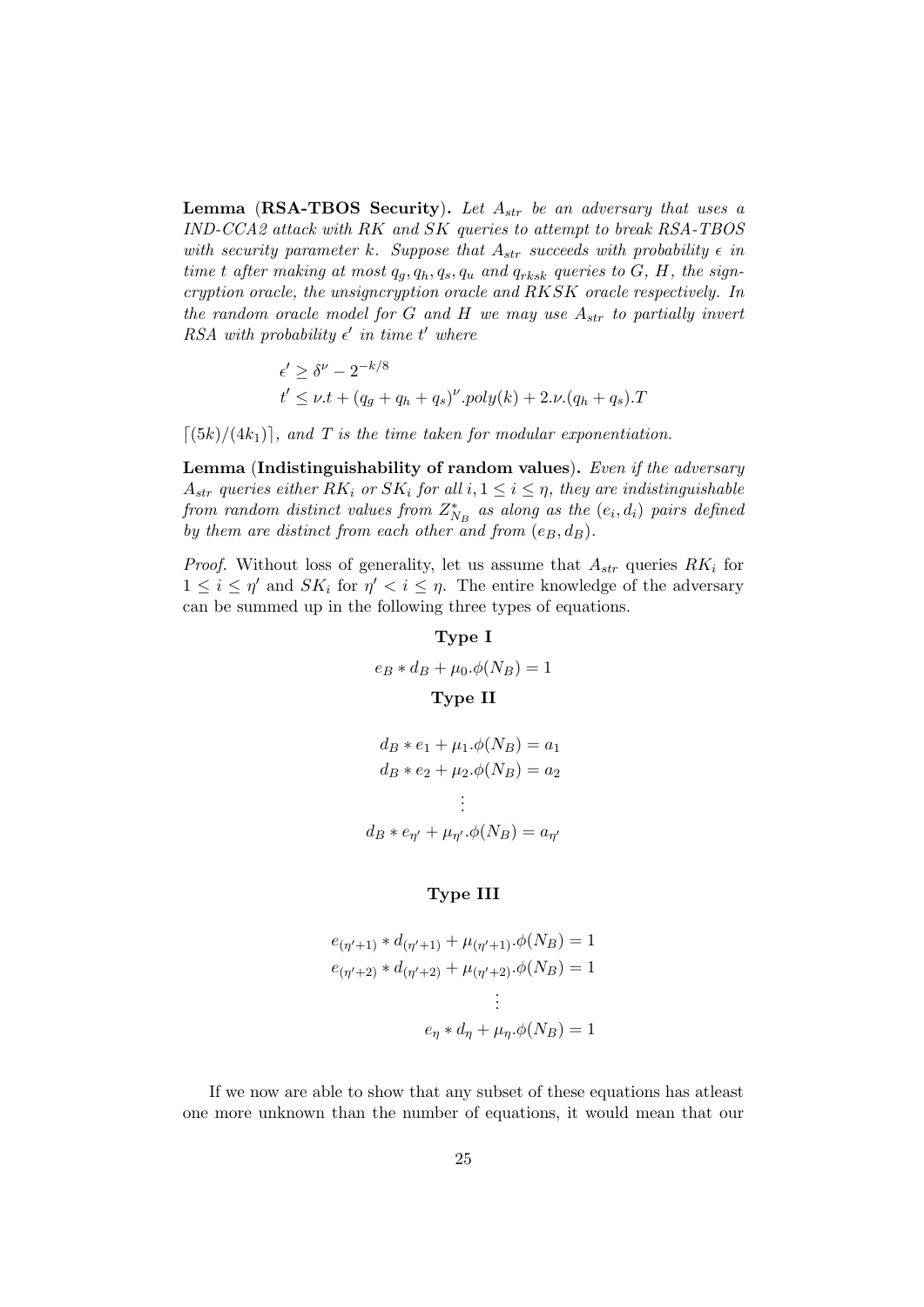queries do not enable the adversary to compute any secret information. Note that this is a necessary but not sufficient condition. Consider the following kinds of subsets:

- Type I only: There is only one equation and  $d_B$  and  $\mu_0.\phi(N_B)$  are two unknowns.
- Type II only: In the worst case scenario, all the  $\mu$ 's are zero. Still, if we take i of these equations,  $e_1 \ldots e_i$  and  $d_B$  are  $i + 1$  unknowns.
- Type III only: Here, the worst case scenario is that all the  $\mu$ 's are equal. Yet, if we take i of these equations,  $d_B * e_{(\eta' + 1)} \dots d_B * e_{(\eta' + i)}$ and  $\mu * \phi(N_B)$  are  $i + 1$  unknowns.
- Type II and III only: The worst case here is that all the  $\mu$ 's are equal. It is easily seen that the number of  $d_B * e$ 's will be equal to the number of equations and  $\mu * \phi(N_B)$  will be the extra unknown. Another worst case arises when the  $\mu$ 's in Type II equations are zero and those in Type III are equal. We see that the number of e's will be equal to the number of equations and  $\mu * \phi(N_B)$  will be an extra unknown.
- Type I, II and III: This case is exactly the same as the previous one, with  $d_B$  playing the part of  $e$  for the Type I equation.

In order to see that any random value from  $Z_{N_B}^*$  can serve as  $RK_i$  or  $SK_i$ , consider the following three tuple :  $(e_i, d_i, d_i, e_i)$ . Notice that no matter what value from  $Z_{N_B}^*$  we call as  $d_i$  it will automatically determine the value of  $e_i$  and  $d_B * e_i$ . Thus, as long as the adversary does not know  $e_i$  and  $d_B * e_i$ , there is no way he can detect a discrepancy. Similarly, no matter what value from  $Z_{N_B}^*$  we call as  $d_B * e_i$  it will automatically determine the value of  $e_i$ and  $d_i$ . Again, as long as the adversary does not know  $e_i$  and  $d_i$ , there is no way he can detect a discrepancy.  $\Box$ 

#### Part Two

In this part we reduce the IND-CCA2 security of RSA-TBOS-PRE to the IND-CCA2 security of the RSA-TBOS scheme with a strong adversary  $A_{str}$ . For this, let us assume that there exists an adversary  $A'$  that can break the IND-CCA2 security of RSA-TBOS-PRE with  $\mathbf{Adv}^{IND-CCA2}(A') = |2.Pr|b =$  $|b'| - 1| = \epsilon$  in time t. To create  $A_{str}$  using A' as a routine, we let  $A_{str}$  take over all the communications from  $A'$  to the external world.  $A_{str}$  itself communicates with a RSA-TBOS oracle. This situation is sketched in the diagram below.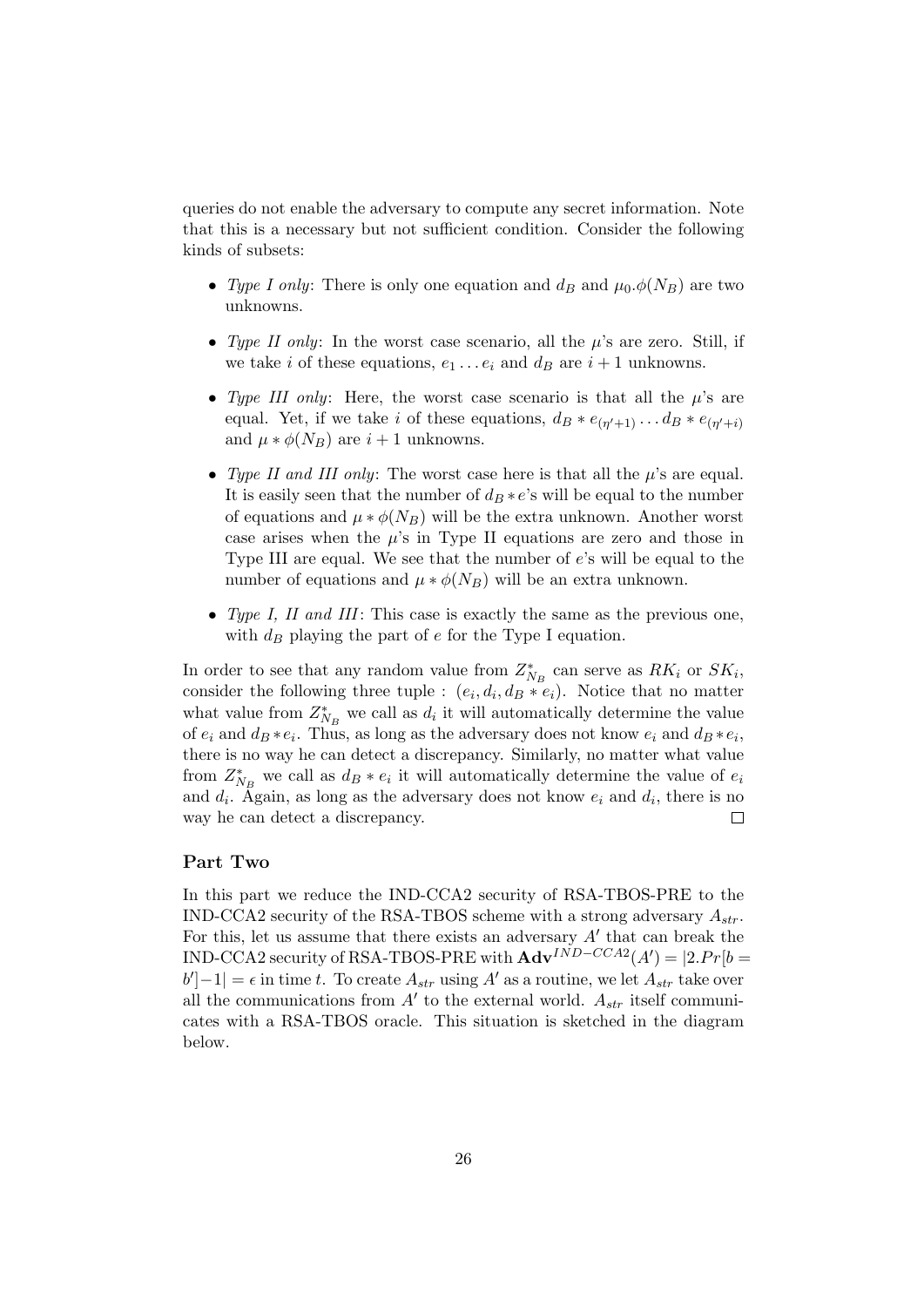

We have in section X, given the Weak-IND-CCA2 attack game. We now show how to answer  $A$ 's queries through queries made to the RSA-TBOS oracle.  $A_{str}$ 's responses

- Setup: The RSA-TBOS oracle chooses a security parameter  $k$  and runs  $SETUP(k)$  to obtain the public parameters and various secret keys. The public parameters are revealed to the  $A_{str}$ , who passes them on to  $A^{\prime}$ .
- Find Stage:
	- A' asks SIGNCRYPT $(m, r)$  for any plaintext m and random input  $r: A_{str}$  responds by querying the same to the RSA-TBOS oracle and returning the answer to  $A'$ .
	- A' asks RKEXTRACT $(B,X)$  for any delegatee X of B:  $A_{str}$  responds by querying  $RK_i$  (corresponding to the ReKey for  $X$ ) to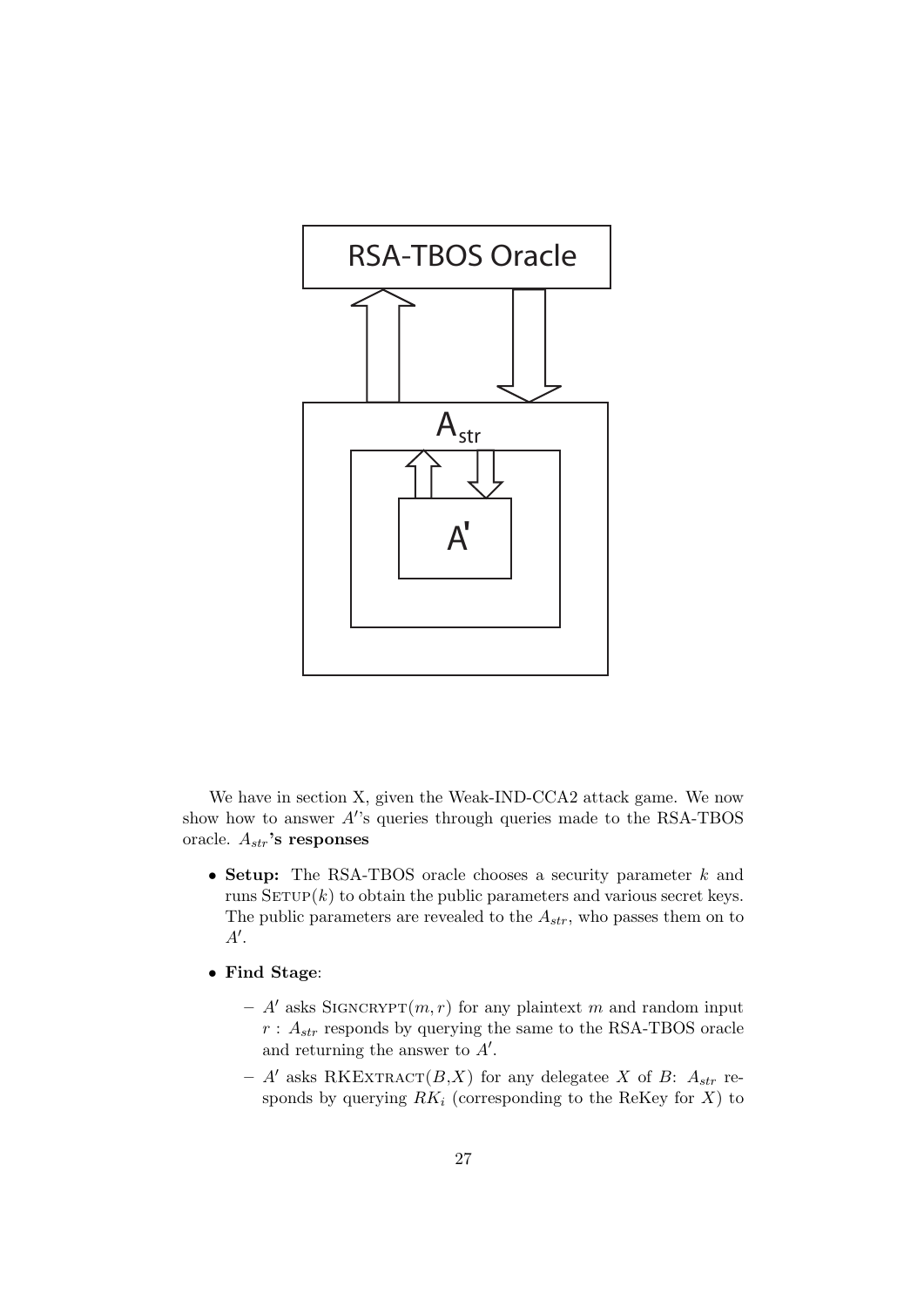the RSA-TBOS oracle and returning  $(RK_i, R)$ , where R is a random ciphertext from the range of  $Enc<sub>X</sub>$ . Note that as  $Enc<sub>X</sub>$  is IND-CCA2 secure, it is possible to distinguish a random value

- $A'$  asks REENCRYPT $(B, X, C)$  for any ciphertext C and any delegatee X of B:  $A_{str}$  responds by querying  $RK_i$  (corresponding to the ReKey for  $X$ ) to the RSA-TBOS oracle and returning  $C^{RK_i}$  (mod $N_B$ ).
- $A'$  asks UNSIGNCRYPT $(X, C)$  for any user (including B): If the user is  $B$ ,  $A_{str}$  responds by querying the same to the RSA-TBOS oracle. Else,  $A_{str}$  responds by querying  $SK_i$  (corresponding to the secret key for  $X$ ), running the UNSIGNCRYPT algorithm himself and returning the unsigncrypted value to  $A'$ .
- $A'$  asks EXTRACT(X) for any delegatee X of B:  $A_{str}$  responds by querying  $SK_i$  (corresponding to the secret key for X).
- Challenge Stage: A' outputs a pair  $(m_0, m_1)$ .  $A_{str}$  simply passes this on to the RSA-TBOS oracle, and returns the RSA-TBOS oracle's response to  $A'$ .
- Guess Stage:  $A_{str}$  responds as in the Find stage.
- Output Stage:  $A'$  outputs a bit  $b'$ , and  $A_{str}$  simply passes this to the RSA-TBOS oracle as his response. We have taken over all the communication of  $A'$ , and hence  $A_{str}$  must also provide  $A'$  with access to public hash functions G and H.  $A_{str}$  does this by asking the RSA-TBOS oracle these queries and returning (as well as recording) the answers.

Note that  $A_{str}$  has the restriction that it may not query the RSA-TBOS oracle for both  $RK_i$  and  $SK_i$  for any  $1 \leq i \leq \eta$ . We must also show that Weak-IND-CCA2 attack game imposes such restrictions on  $A'$  that  $A_{str}$  will never need to query  $RK_i$  and  $SK_i$  for any  $1 \leq i \leq \eta$  and yet answer A' queries correctly with high probability. From the way  $A_{str}$  answers, we see that there are potentially three scenarios in which  $A_{str}$  might have to query the RSA-TBOS oracle for both  $RK_i$  and  $SK_i$  for some  $1 \leq i \leq \eta$ :

- 1.  $A'$  queries for the ReKey as well as the secret key of a particular user.
- 2.  $A'$  queries for the secret key of a particular user and asks for a reencryption to him.
- 3.  $A'$  queries for the ReKey of a particular user and then asks for an unsigncryption to him.

We note that the first two scenarios are impossible, as both these are expressly forbidden in the Weak-IND-CCA2 security model. To answer an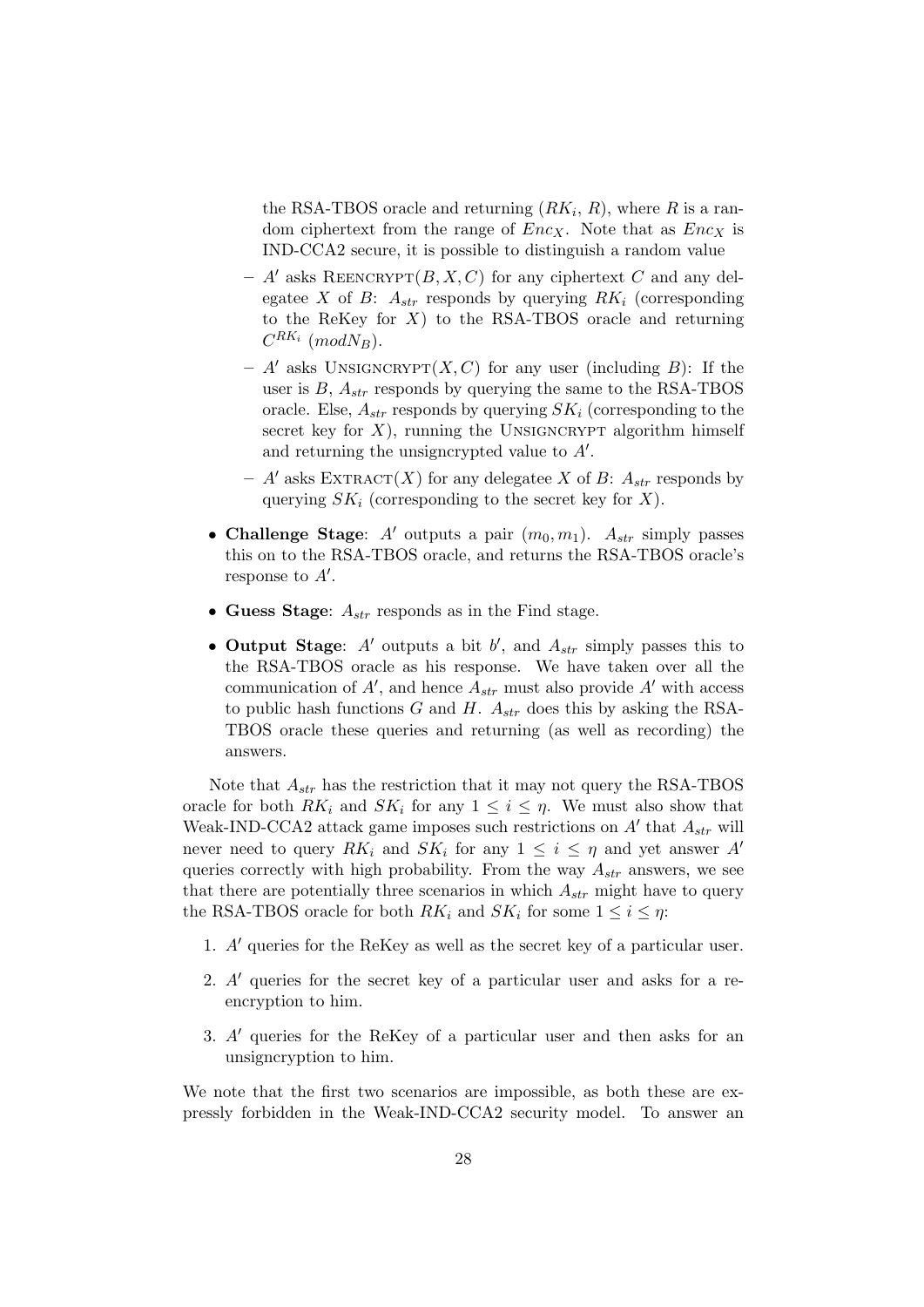unsigncryption query after the adversary has already queried the ReKey,  $A_{str}$  uses the signcryption, ReKey and hash function queries A' has made.  $A'$  can create a valid re-encrypted ciphertext in the following ways (the leaves of the tree diagram):



Let us consider each of the leaves as a separate case.

- Ask for a signcryption and re-encrypt it using the ReKey: In this case, by applying the each of the queried ReKeys to each of the queried signcryptions,  $A_{str}$  can figure out which message was queried and return this to  $A'$ .
- Create the re-encrypted ciphertext from hash function queries to  $H$ : In this case, the list of queries for H will contain  $m||r$ , where m is the unsigncrypted message and  $A_{str}$  can use the ReKey queries and H queries to figure out which of the  $H$  queries actually has the message embedded and return this message as the unsigncryption.
- Create the re-encrypted ciphertext without hash function queries to H and without signcryption queries: In this case, the  $H(m||r)$  implicitly defined by the signcryption can only be correct with a probability  $2^{-(k_1-1)}$ . Let Bad be the event that this happens and we are thus unable to answer  $A$ 's query appropriately. If  $A'$  makes  $q_u$  unsigncryption queries, we have:

$$
Pr[\mathsf{Bad}] \le 2^{-(k_1 - 1)} \cdot q_u \tag{19}
$$

Let S be the event that  $A_{str}$  wins the game with the RSA-TBOS oracle. We know that in case Bad does not occur,  $A_{str}$  will have the same advantage as  $A'$ . Hence,

$$
Pr[\mathsf{S}|\neg \mathsf{Bad}] \ge \frac{1}{2} + \frac{\epsilon}{2} \tag{20}
$$